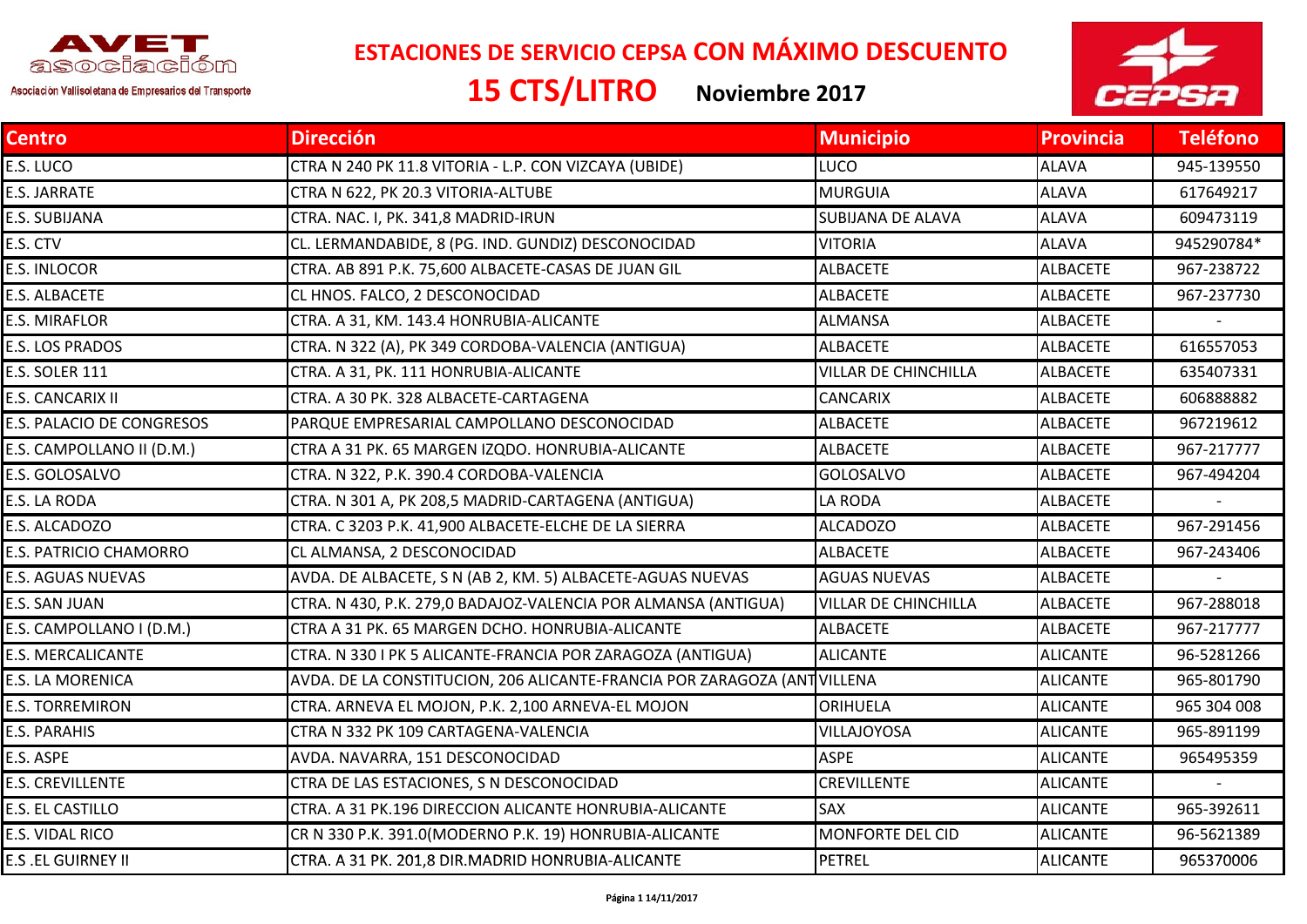| E.S. OJEDA                   | CTRA. AL 41 P.K. 2,700 ROQUETAS DE MAR-ALICUN                        | <b>ROQUETAS DE MAR</b>    | <b>ALMERIA</b>  | 950-320881     |
|------------------------------|----------------------------------------------------------------------|---------------------------|-----------------|----------------|
| E.S.AREA DE SERVICIO XIQUENA | AUTOVIA A 92, KM. 333 SEVILLA-BAZA-PUERTO LUMBRERAS (ANTIGUA)        | <b>FIÑANA</b>             | <b>ALMERIA</b>  | 667706571      |
| E.S. CAMPOHERMOSO            | CTRA. A.L.P. 204 P.K. 10,560 N-340 - CAMPOHERMOSO POR SAN ISIDRO     | <b>CAMPOHERMOSO</b>       | <b>ALMERIA</b>  | 950-385456     |
| E.S. EL PILAR OVERA          | CR A 334 P.K. 86,935 A-92 (BAZA) - N-340 (HUERCAL-OVERA)             | <b>HUERCAL OVERA</b>      | <b>ALMERIA</b>  | 950137695      |
| E.S. HUERCAL OVERA           | CTRA. N 340 P.K. 543,3 CADIZ-BARCELONA                               | <b>HUERCAL OVERA</b>      | <b>ALMERIA</b>  | 950-135146     |
| E.S. BAYYANA                 | CTRA N 340 PK 111.5 CADIZ-BARCELONA (ANTIGUA)                        | <b>ALMERIA</b>            | <b>ALMERIA</b>  | 951-273270     |
| E.S. ALMERIMAR               | CTRA. DE ALMERIMAR, S N DESCONOCIDAD                                 | <b>EL EJIDO</b>           | <b>ALMERIA</b>  | 640223596      |
| E.S. EL REAL                 | CL VENTE VACIO PARC A 1 P.IND. EL REAL CADIZ-BARCELONA               | <b>ANTAS</b>              | <b>ALMERIA</b>  | 950459079      |
| E.S. AREASUR                 | AUTOVIA A 7, PK. 391 CADIZ-BARCELONA                                 | <b>ADRA</b>               | <b>ALMERIA</b>  | 950568056      |
| E.S. LA MORENA               | CTRA. NAC. 340, KM. 560, 1 CADIZ-BARCELONA (ANTIGUA)                 | <b>HUERCAL OVERA</b>      | <b>ALMERIA</b>  | 693803914      |
| E.S. COSTA ANDARAX           | PARQUE COMERCIAL LOS NARANJOS DESCONOCIDAD                           | HUERCAL DE ALMERIA        | <b>ALMERIA</b>  |                |
| E.S. GADOR                   | CTRA. N 324 P.K. 319,500 CORDOBA-ALMERIA POR JAEN                    | <b>GADOR</b>              | <b>ALMERIA</b>  | 950122879      |
| <b>E.S. ROQUETAS DE MAR</b>  | CR LA MOJONERA P.K. 3,5 BERJA-ROQUETAS DE MAR                        | <b>ROQUETAS DE MAR</b>    | <b>ALMERIA</b>  | 950-324088     |
| E.S. INDALO LAS LOMAS        | CTRA. NAC. 340A, PK 444 CADIZ-BARCELONA (ANTIGUA)                    | <b>ALMERIA</b>            | <b>ALMERIA</b>  | 645955439      |
| E.S. SAN ISIDRO              | CR N 340, P.K. 555 CADIZ-BARCELONA (ANTIGUA)                         | <b>HUERCAL OVERA</b>      | <b>ALMERIA</b>  | 600559169      |
| E.S. CATUXO I                | CTRA N 634, PK 548.5 SAN SEBASTIAN-SANTIAGO DE COMPOSTELA            | <b>TAPIA DE CASARIEGO</b> | <b>ASTURIAS</b> | 985-623768     |
| <b>E.S. INFIESTO</b>         | CL COVADONGA, 37 SAN SEBASTIAN-SANTIAGO DE COMPOSTELA (ANTIGU4PILOÑA |                           | <b>ASTURIAS</b> | 629253435      |
| E.S. SUPESA-POLA DE LENA     | CTRA N 630 PK 414.0 GIJON-SEVILLA                                    | POLA DE LENA              | <b>ASTURIAS</b> | 985-492554     |
| E.S. EL PUENTE               | CTRA. N 634 P.K. 431 SAN SEBASTIAN-SANTIAGO DE COMPOSTELA            | <b>GRADO</b>              | <b>ASTURIAS</b> | 985-750172*    |
| E.S. SERVICADARIO            | CTRA. AS 15 P.K. 50,4 N-634 (CORNEYANA) - L.P. CON LEON              | <b>CANGAS DE NARCEA</b>   | <b>ASTURIAS</b> | 985-5812752    |
| E.S. JOVE                    | AVDA. PRINCIPE DE ASTURIAS, 78 DESCONOCIDAD                          | <b>GIJON</b>              | <b>ASTURIAS</b> | 985320770      |
| E.S. LA RIA                  | AV CONDE DE GUADALHORCE, 69 DESCONOCIDAD                             | <b>AVILES</b>             | <b>ASTURIAS</b> | 98-5573551     |
| E.S. LA FELGUERA             | AV. LA REGUERA, S N DESCONOCIDAD                                     | LANGREO                   | <b>ASTURIAS</b> | 985682451      |
| E.S. LA CHALANA              | CTRA. DE VIELLA, S N GRANADA-EL CASTRO POR FRESNEDA                  | <b>SIERO</b>              | <b>ASTURIAS</b> | 629253435      |
| E.S.NAVIA                    | POLIGONO DE SALCEDO, 2 SAN SEBASTIAN-SANTIAGO DE COMPOSTELA          | <b>NAVIA</b>              | <b>ASTURIAS</b> |                |
| <b>E.S. NORA CARBURANTES</b> | AVDA. DE OVIEDO, POL.IND.LA BARREDA S N DESCONOCIDAD                 | <b>NOREÑA</b>             | <b>ASTURIAS</b> | 985743415/0553 |
| E.S. ROCES                   | AVDA DE ROCES DESCONOCIDAD                                           | <b>GIJON</b>              | <b>ASTURIAS</b> | 629111188      |
| E.S. PRENDES                 | CTRA. NAC. 632, KM. 78,8 GIJON-AVILES                                | CARREÑO                   | <b>ASTURIAS</b> | $ \,$          |
| E.S. CATUXO II               | CTRA N 634, PK 548.5 SAN SEBASTIAN-SANTIAGO DE COMPOSTELA            | <b>TAPIA DE CASARIEGO</b> | <b>ASTURIAS</b> |                |
| <b>E.S. SONSOLES</b>         | CTRA. DE BURGOHONDO, PK. 1,100 TOLEDO-VALLADOLID                     | <b>AVILA</b>              | <b>AVILA</b>    | 649977807      |
| E.S. ADANERO I (D.M.)        | CR N 6 P.K. 111 MARGEN DERECHO MADRID-LA CORUÑA                      | ADANERO                   | <b>AVILA</b>    | 920-307054     |
| E.S. LA COLILLA              | CR N 110 P.K. 261,500 SORIA-PLASENCIA                                | LA COLILLA                | <b>AVILA</b>    | 920-220031     |
| E.S. MORENO MUÑOZ            | CR N 110 P.K. 253 SORIA-PLASENCIA                                    | <b>AVILA</b>              | <b>AVILA</b>    | 920-220031     |
| E.S. MORENO MUÑOZ E HIJOS    | CTRA. N 110 PK. 253 SORIA-PLASENCIA                                  | <b>AVILA</b>              | <b>AVILA</b>    |                |
|                              | <del>Página 2 14/11/2017</del>                                       |                           |                 |                |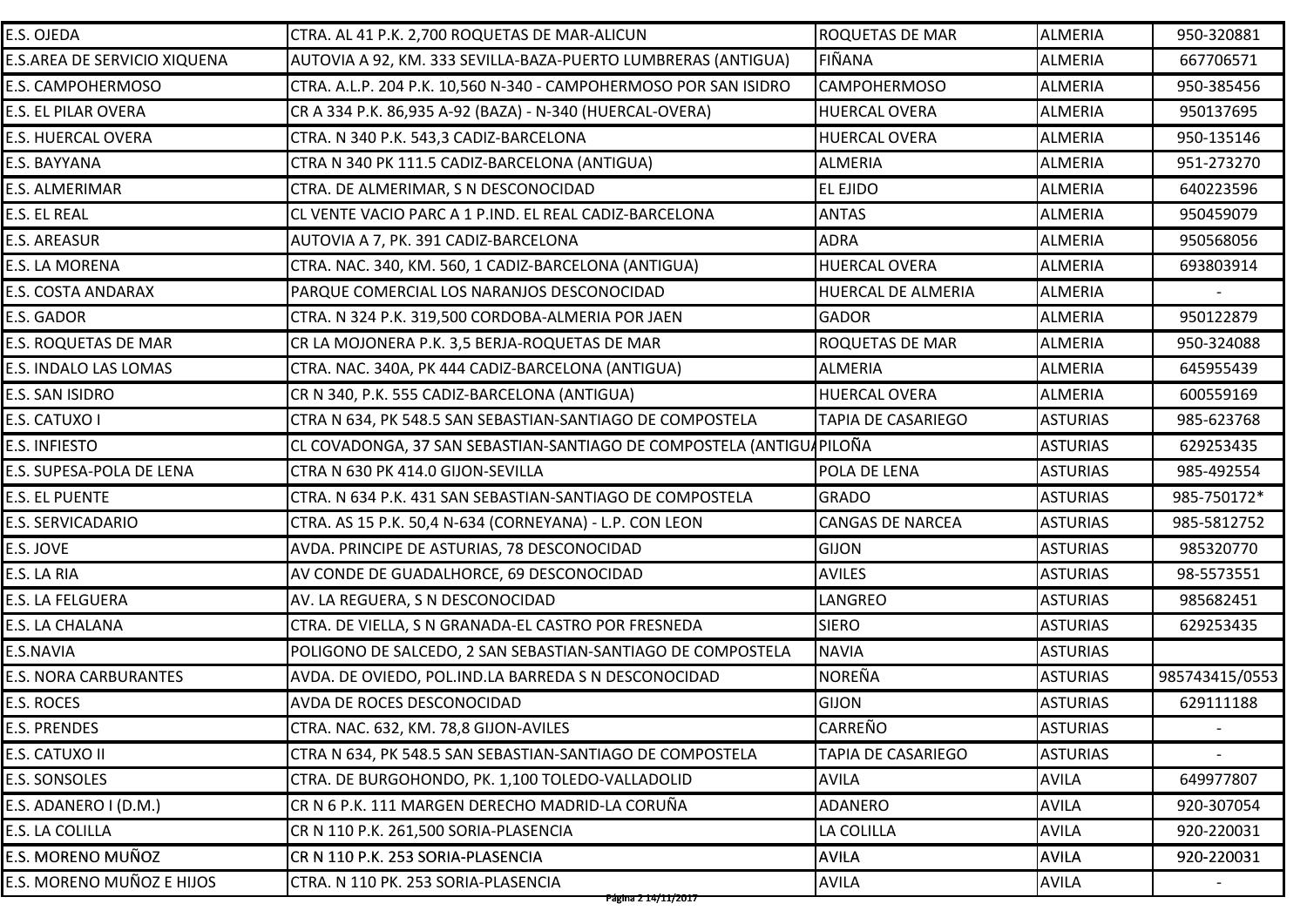| E.S. ADANERO II (D.M.)        | CR N 6 P.K. 111 MARGEN IZQUIERDO MADRID-LA CORUÑA                                                 | <b>ADANERO</b>                   | <b>AVILA</b>     | 920-307054      |
|-------------------------------|---------------------------------------------------------------------------------------------------|----------------------------------|------------------|-----------------|
| U.S. POSTE BARCARROTA         | CTRA. N 435 P.K. 47 BADAJOZ-HUELVA                                                                | <b>BARCARROTA</b>                | <b>BADAJOZ</b>   | 924-736136/6202 |
| E.S. MARINITO                 | CTRA. EX 209, P.K. 37,5 BADAJOZ-MERIDA POR MONTIJO                                                | <b>MONTIJO</b>                   | <b>BADAJOZ</b>   | 924-454858      |
| E.S. RAIGADA VALDIVIA         | CTRA. N 430 P.K. 120 BADAJOZ-VALENCIA POR ALMANSA                                                 | <b>VALDIVIA</b>                  | <b>BADAJOZ</b>   | 606938444       |
| <b>E.S. FIERROIL</b>          | AUTOVIA A 66 PK. 657 GIJON-SEVILLA                                                                | <b>VILLAFRANCA DE LOS BARROS</b> | <b>BADAJOZ</b>   | 615999286       |
| E.S. CALZADILLA DE LOS BARROS | AUTOVIA A 66 PK. 694 GIJON-SEVILLA                                                                | <b>CALZADILLA DE LOS BARROS</b>  | <b>BADAJOZ</b>   | 924.14.92.82    |
| E.S. LLANOS DE EXTREMADURA    | CTRA.SEVILLA KM.648 GIJON-SEVILLA                                                                 | ALMENDRALEJO                     | <b>BADAJOZ</b>   | 924-670835      |
| E.S. EL CRUCE DE USAGRE       | CTRA.BADAJOZ GRANADA P.K. 97 BADAJOZ-GRANADA                                                      | <b>USAGRE</b>                    | <b>BADAJOZ</b>   | 924585127       |
| E.S. GURB                     | EIX TRANSVERSAL LLEIDA GIRONA PK 174,5 LERIDA-GERONA (EJE TRANSVEI GURB                           |                                  | <b>BARCELONA</b> | 93-8853923      |
| E.S. GURB II                  | CTRA. EIX TRANSVERSAL C 25, P.K. 175 LERIDA-GERONA (EJE TRANSVERSAL GURB                          |                                  | <b>BARCELONA</b> |                 |
| E.S. GORNAL                   | CTRA. N 340 PK. 1196.525 CADIZ-BARCELONA                                                          | <b>CASTELLET Y GORNAL</b>        | <b>BARCELONA</b> | 977168742       |
| <b>E.S. BON PASTOR</b>        | C. CARACAS, 24 DESCONOCIDAD                                                                       | <b>BARCELONA</b>                 | <b>BARCELONA</b> | 93-3114022      |
| E.S. BASEVA                   | PGNO.IND.LA FERRERIA, S N DESCONOCIDAD                                                            | MONCADA Y REIXACH                | <b>BARCELONA</b> | 93-5752452      |
| E.S. VILLAQUIRAN              | CTRA. NAC. 620A, KM. 32,3 BURGOS-PORTUGAL POR SALAMANCA (ANTIGU VILLAQUIRAN DE LOS INFANTESBURGOS |                                  |                  | 947161353       |
| <b>E.S. ACEQUES</b>           | CTRA. N 122 P.K. 278,160 ZARAGOZA-PORTUGAL                                                        | <b>CASTRILLO DE LA VEGA</b>      | <b>BURGOS</b>    | 947-536192      |
| E.S. TAMACA AUTOCENTRO        | POL.IND.AVD.LUIS MATEOS, 16 ZARAGOZA-PORTUGAL                                                     | ARANDA DE DUERO                  | <b>BURGOS</b>    | 947-546536      |
| E.S. MILAGROS                 | CR A 1 P.K. 149,500 MADRID-BURGOS                                                                 | <b>MILAGROS</b>                  | <b>BURGOS</b>    | 947-500767      |
| E.S. CERRO                    | CTRA. N 1, P.K. 214 MADRID-BURGOS                                                                 | MADRIGALEJO DEL MONTE            | <b>BURGOS</b>    | 947173085       |
| E.S. TUDANCA                  | CR N I P.K.152,8 MADRID-BURGOS                                                                    | <b>FUENTESPINA</b>               | <b>BURGOS</b>    | 947-506011      |
| E.S. VILLALONQUEJAR           | CONDADO DE TREVIÑO, 30 DESCONOCIDAD                                                               | <b>BURGOS</b>                    | <b>BURGOS</b>    | 947 27 33 65    |
| E.S. TAMACA                   | CR N I P.K. 146.600 MADRID-BURGOS                                                                 | <b>PARDILLA</b>                  | <b>BURGOS</b>    | 947-500767      |
| E.S. LA BRUJULA               | CR N I P.K. 259,500 MADRID-IRUN                                                                   | MONASTERIO DE RODILLA            | <b>BURGOS</b>    | 947-430371      |
| E.S. NTRA.SRA.DE VALDEFUENTES | CTRA. CC 204 P.K. 23,9 PLASENCIA-POZUELO DEL ZARZON                                               | <b>MONTEHERMOSO</b>              | <b>CACERES</b>   | 927-430071      |
| E.S. LAS VEGAS                | CR C.511 P.K. 65,492 NAVALMORAL DE LA MATA - L.P. CON PORTUGAL POR GALISTEO                       |                                  | <b>CACERES</b>   | 927 19 40 40 *  |
| E.S.HNOS.CORDERO BERMEJO      | CTRA. CC 523 P.K. 5.6 N-521 (MALPARTIDA DE CACERES) - EX-117 (EMBALSI ARROYO DE LA LUZ            |                                  | <b>CACERES</b>   | 927-270008      |
| E.S. LA CASAREÑA              | CM VECINAL CACERES CASAR DE CACERES PK 8 SOLLANA-PILAR DE LA HORA CASAR DE CACERES                |                                  | <b>CACERES</b>   | 927-291661/0584 |
| E.S. ALMARAZ                  | AUTOVIA A V KM. 193,800 MADRID-FRONTERA PORTUGUESA (BADAJOZ)                                      | ALMARAZ                          | <b>CACERES</b>   | 630986803       |
| E.S. TRUJILLO I (D.M.)        | CTRA. N V, P.K. 245,2 FORTUNA-MOLINA DE SEGURA                                                    | <b>TRUJILLO</b>                  | <b>CACERES</b>   | 927-338428/30   |
| E.S. TRUJILLO II (D.M.)       | CTRA. N V, P.K. 244,5 MADRID-FRONTERA PORTUGUESA (BADAJOZ)                                        | <b>TRUJILLO</b>                  | <b>CACERES</b>   |                 |
| E.S. ALDEANUEVA               | CTRA. A 66 PK. 436.44 GIJON-SEVILLA                                                               | ALDEANUEVA DEL CAMINO            | <b>CACERES</b>   |                 |
| <b>E.S. TRUJILLO</b>          | CTRA. R E, PK. 251.70 MADRID-BADAJOZ (ANTIGUA)                                                    | <b>TRUJILLO</b>                  | <b>CACERES</b>   | 678397589       |
| U.S. MANUEL GUERRERO SANCHEZ  | JOSE ANTONIO PRIMO DE RIVERA, 25 DESCONOCIDAD                                                     | <b>MEDINA SIDONIA</b>            | <b>CADIZ</b>     | 956-411035      |
| E.S. CAÑADA ANCHA             | CTRA. N IV P.K. 632 MADRID-CADIZ                                                                  | <b>JEREZ DE LA FRONTERA</b>      | <b>CADIZ</b>     | 956 185 133     |
| E.S. LA PALMOSA               | CR 440 PK.57 JEREZ LOS BARRIOS APD.45 JEREZ DE LA FRONTERA-LOS BARRALCALA DE LOS GAZULES          |                                  | <b>CADIZ</b>     | 956-413212      |
|                               | Página 3 14/11/2017                                                                               |                                  |                  |                 |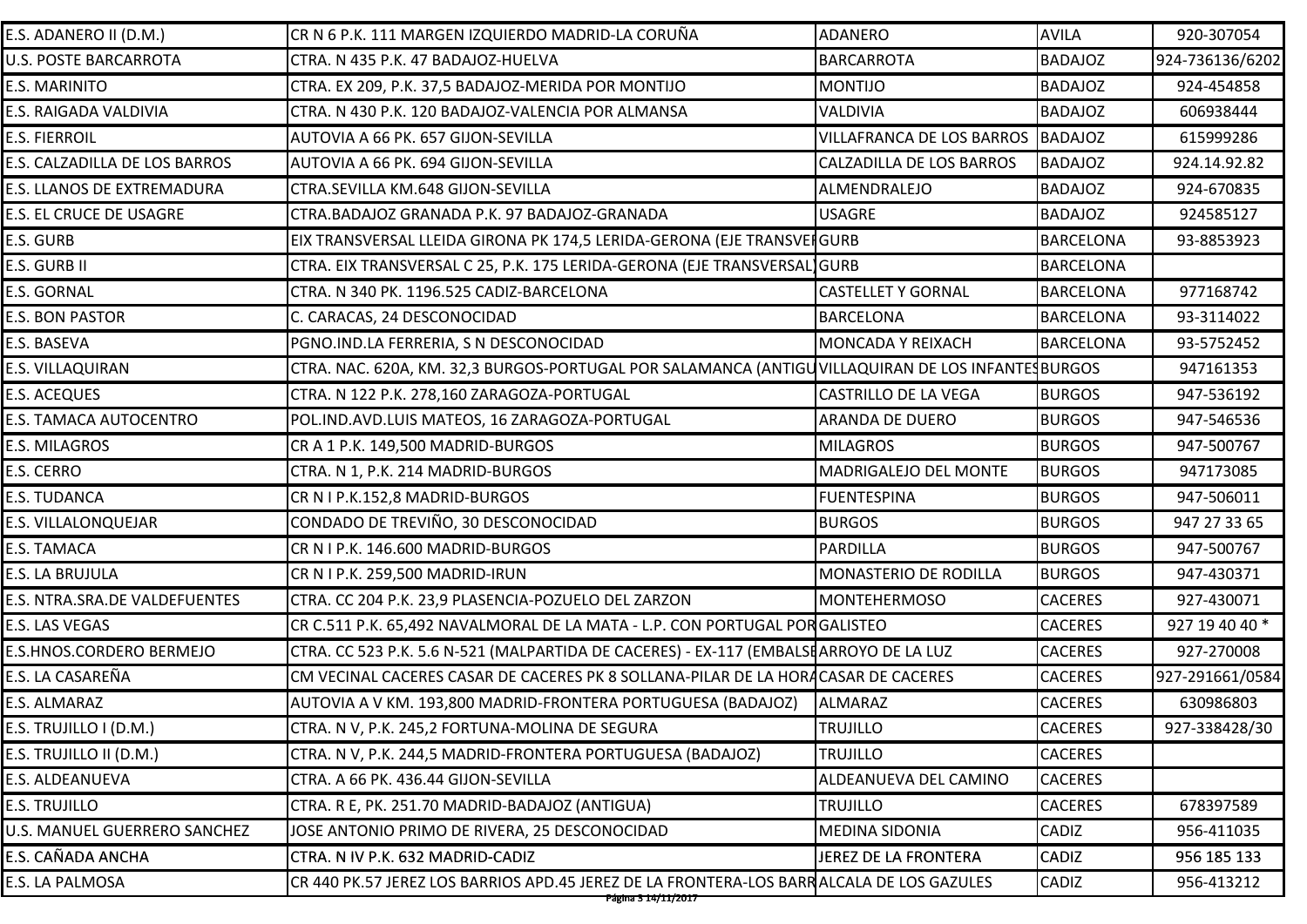| <b>E.S. ROMPEOLAS</b>          | <b>CL PUERTO REAL, S N DESCONOCIDAD</b>                                     | <b>CADIZ</b>                         | <b>CADIZ</b>       | 956-283715      |
|--------------------------------|-----------------------------------------------------------------------------|--------------------------------------|--------------------|-----------------|
| E.S. LA JARA                   | CR C 441 P.K. 67,1 JEREZ DE LA FRONTERA-CHIPIONA                            | <b>CHIPIONA</b>                      | CADIZ              | 956-374602      |
| E.S. PUERTO BAHIA DE ALGECIRAS | AVDA. GAITAN AYALA, S N DESCONOCIDAD                                        | <b>ALGECIRAS</b>                     | CADIZ              | 676707363       |
| E.S. GUADACORTE I              | CTRA. N 340 P.K. 110,8 DIRECCION MADRID CADIZ-BARCELONA                     | <b>LOS BARRIOS</b>                   | <b>CADIZ</b>       | 956-677202      |
| E.S. GUADACORTE II             | CTRA. N 340 P.K. 110,8 DIRECCION MADRID CADIZ-BARCELONA                     | <b>LOS BARRIOS</b>                   | <b>CADIZ</b>       | 956-677202      |
| E.S. SAN ROQUE                 | CTRA N 634 PK 232.0 SAN SEBASTIAN-SANTIAGO DE COMPOSTELA (ANTIGUTORRELAVEGA |                                      | <b>CANTABRIA</b>   | 942-881066/4268 |
| E.S. ANERO                     | CTRA. SV 4303 P.K. 1,5 Bº LA SOTA BILBAO-SANTANDER / TORRELAVEGA-GI ANERO   |                                      | <b>CANTABRIA</b>   | 942 507297      |
| E.S. CRESMAR                   | AUTOVIA A 8, KM. 234 BILBAO-SANTANDER / TORRELAVEGA-GIJON                   | <b>HELGUERA DE REOCIN</b>            | <b>CANTABRIA</b>   | 942821077       |
| E.S. REVILLA S-30              | Bº LA CALVA, 16 Autovía Ronda de la Bahía de Santander                      | REVILLA DE CAMARGO                   | <b>CANTABRIA</b>   | 639793380       |
| E.S. GAVISA                    | CTRA. C 232, P.K. 3.0 ALDEASECA DE LA FRONTERA-CANTALAPIEDRA                | <b>CASTELLON DE LA PLANA</b>         | <b>CASTELLON</b>   | 964-220598      |
| E.S. ONDA 1                    | AVDA. MEDITERRANI, 34 ALDEASECA DE LA FRONTERA-CANTALAPIEDRA                | <b>ONDA</b>                          | <b>CASTELLON</b>   | 964/602461      |
| E.S. BARRACAS                  | CTRA N 234 PK 60.3 SAGUNTO-BURGOS                                           | <b>BARRACAS</b>                      | <b>CASTELLON</b>   | 964-121005/064  |
| E.S. VERDERA                   | CTRA. N 340 P.K. 142.2 CADIZ-BARCELONA                                      | <b>VINAROZ</b>                       | <b>CASTELLON</b>   | 964-401504      |
| E.S. TIERCAS (D.M.)            | CTRA. N 340, PK. 963,7 CADIZ-BARCELONA                                      | ALQUERIAS DEL NIÑO PERDIDO CASTELLON |                    | 964511588       |
| E.S. JOSE M.BUENO ANDREU       | CTRA. CS 6011 P.K. 1,200 ALMENARA-VALL DE UXO                               | ALMENARA                             | <b>CASTELLON</b>   | 96-2623452      |
| E.S. SOS                       | CTRA N 340 PK 63.3 CADIZ-BARCELONA                                          | <b>CASTELLON DE LA PLANA</b>         | <b>CASTELLON</b>   | 964-217829      |
| E.S. FRAVIFE                   | CTRA. CV 20 P.K. 2.3 ALDEASECA DE LA FRONTERA-CANTALAPIEDRA                 | VILLARREAL DE LOS INFANTES           | <b>CASTELLON</b>   | 964511783 *     |
| E.S. MARKOLE                   | CTRA. N 340, P.K. 950 CADIZ-BARCELONA                                       | <b>CHILCHES</b>                      | <b>CASTELLON</b>   | 964 584000      |
| E.S. GAVISA PUERTO             | MUELLE SERRANO LLOBERAS PUERTO CASTELLON DESCONOCIDAD                       | <b>CASTELLON DE LA PLANA</b>         | <b>CASTELLON</b>   | 964-22 05 98    |
| E.S. EL CAM                    | CTRA. N 340 PK. 1027 CADIZ-BARCELONA                                        | <b>ALCALA DE CHIVERT</b>             | <b>CASTELLON</b>   | 964410670       |
| E.S. FRANCISCO MOLINA          | CTRA. N IV P.K. 178,800 MADRID-CADIZ                                        | <b>MEMBRILLA</b>                     | <b>CIUDAD REAL</b> | 926-696001      |
| E.S. BECARES                   | CTRA. NAC. 430, PK. 305 BADAJOZ-VALENCIA POR ALMANSA                        | <b>CIUDAD REAL</b>                   | <b>CIUDAD REAL</b> | 926216260       |
| E.S. EL HIDALGO                | CR N IV P.K. 193,500 MADRID-CADIZ                                           | VALDEPEÑAS                           | <b>CIUDAD REAL</b> | 926-312314      |
| E.S. LA PURISIMA               | CR N IV KM. 220 MADRID-CADIZ                                                | <b>SANTA CRUZ DE MUDELA</b>          | <b>CIUDAD REAL</b> | 926-331360      |
| E.S. ROPERO                    | AVDA. DE LOS VINOS, 2 CORDOBA-TARRAGONA POR CUENCA                          | ALCAZAR DE SAN JUAN                  | <b>CIUDAD REAL</b> | 618152284       |
| E.S. CARBURANTES SAN ISIDRO    | PASEO SAN ISIDRO, 14 DESCONOCIDAD                                           | <b>TOMELLOSO</b>                     | <b>CIUDAD REAL</b> |                 |
| E.S. LA ESTRELLA               | CR C 415, PK 2,300 PORZUNA - ALMANSA                                        | <b>MIGUELTURRA</b>                   | <b>CIUDAD REAL</b> | 630-876789      |
| E.S. ALAMEDA DE CERVERA        | CTRA. C 400 P.K. 114,800 TOLEDO - N-430 (MUNERA)                            | <b>ALAMEDA DE CERVERA</b>            | <b>CIUDAD REAL</b> | 926-582066      |
| E.S. DELTA OIL                 | CTRA. C 417, P.K. 16.200 DAIMIEL-ALMAGRO                                    | <b>BOLAÑOS DE CALATRAVA</b>          | <b>CIUDAD REAL</b> | 926872523 *     |
| E.S. CARBURANTES SAN ISIDRO    | CTRA. NAC. 401, PK. 164,8 MADRID-CIUDAD REAL (ANTIGUA)                      | <b>MALAGON</b>                       | <b>CIUDAD REAL</b> | 630876789       |
| E.S. ARROYO DE LA MIEL         | CTRA. R 4 P.K. 405 MADRID-CADIZ (ANTIGUA)                                   | <b>CORDOBA</b>                       | <b>CORDOBA</b>     | 957-294130      |
| E.S. MESEGO                    | CR R 4 P.K. 424.0 MADRID-CADIZ (ANTIGUA)                                    | <b>ALDEA QUINTANA</b>                | <b>CORDOBA</b>     | 957-306 118     |
| E.S. LA MEZQUITA               | CTRA. N IV P.K. 393,524 MADRID-CADIZ                                        | <b>CORDOBA</b>                       | <b>CORDOBA</b>     | 957-306118      |
| E.S. EL BERROCAL               | CTRA N 331 P.K. 95.5 CORDOBA-MALAGA                                         | <b>BENAMEJI</b>                      | <b>CORDOBA</b>     | 656877013       |
|                                | Página 4 14/11/2017                                                         |                                      |                    |                 |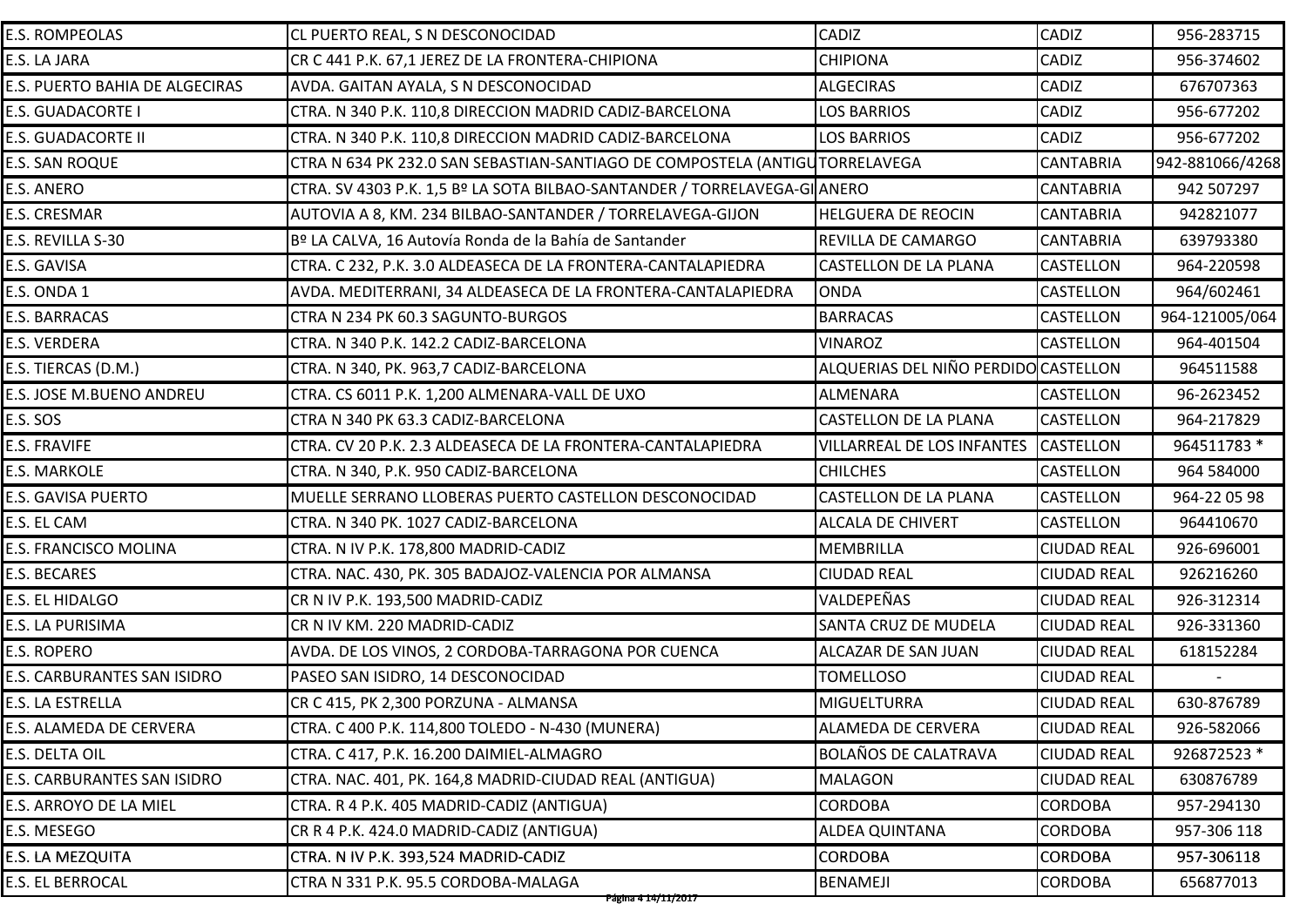| E.S. TARANCON - MANZANARES RUIZ | CTRA. NAC. III, PK. 82 MADRID-VALENCIA                                               | <b>TARANCON</b>          | <b>CUENCA</b>      | 969320800     |
|---------------------------------|--------------------------------------------------------------------------------------|--------------------------|--------------------|---------------|
| E.S. AREA 77 (II)               | AUTOVIA LEVANTE A 3 PK. 77 MARG.IZQ MADRID-VALENCIA                                  | <b>BELINCHON</b>         | <b>CUENCA</b>      |               |
| E.S. AREA 77 (I)                | AUTOVIA LEVANTE A 3 PK. 77 MARG. DCHO. MADRID-VALENCIA                               | <b>BELINCHON</b>         | <b>CUENCA</b>      |               |
| E.S. HNOS.BENITO HUETE          | CTRA. CU 211 PK 26 HUETE-VILLALBA DEL REY                                            | <b>VILLALBA DEL REY</b>  | <b>CUENCA</b>      | 969-370043    |
|                                 | E.S. SAN ROQUE CASTILLO GARCIMUÑO]CR N III AUTOV.DE LEVANTE P.K. 161 MADRID-VALENCIA | CASTILLO DE GARCIMUÑOZ   | <b>CUENCA</b>      | 969-292015    |
| E.S. CASTILLO DE GARCIMUÑOZ     | CTRA. N III P.K. 162,080 MADRID-VALENCIA                                             | CASTILLO DE GARCIMUÑOZ   | <b>CUENCA</b>      | 969-292490    |
| E.S. LASERNA TRIVIÑO            | CTRA. MADRID VALENCIA, P.K. 167,5 MADRID-VALENCIA                                    | <b>HONRUBIA</b>          | <b>CUENCA</b>      | 969 29 20 15* |
| E.S. CASTILLEJO DE INIESTA      | AUTOVIA A 3, KM. 224 (DIR. VALENCIA) MADRID-VALENCIA                                 | CASTILLEJO DE INIESTA    | <b>CUENCA</b>      | 962-312124/9  |
| E.S. CERVERA OIL                | CTRA. A 3 MADRID VALENCIA, PK, 141,5 MADRID-VALENCIA                                 | <b>CERVERA DEL LLANO</b> | <b>CUENCA</b>      | 667776124     |
| E.S. VERGES                     | CTRA. C 31, P.K. 357,8 CALAFELL-EL PRAT DE LLOBREGAT                                 | <b>VERGES</b>            | <b>GERONA</b>      | 972-780134    |
| E.S. ELF-LA JUNQUERA            | CR UNIDIRECCIONAL DE ADUANAS N II MADRID-BARCELONA-LA JUNQUERALA JUNQUERA            |                          | <b>GERONA</b>      | 972-555311    |
| E.S. MAS XIRGU                  | CTRA. SANTA COLOMA, P.K. 7,1 DESCONOCIDAD                                            | <b>GERONA</b>            | <b>GERONA</b>      | 972-243706    |
| <b>E.S. CURRO VARGAS</b>        | PUENTE TOLEDANO S N DESCONOCIDAD                                                     | <b>MOTRIL</b>            | <b>GRANADA</b>     | 958-600222    |
| E.S. DARRO                      | CTRA. A 308, PK. 26.600 CORDOBA-ALMERIA POR JAEN                                     | <b>DARRO</b>             | <b>GRANADA</b>     | 958345292     |
| E.S. RIO FARDES                 | AUTOVIA A 92 SEVILLA BAZA, PK. 284,8 SEVILLA-BAZA-PUERTO LUMBRERAS PURULLENA         |                          | <b>GRANADA</b>     | 639763763     |
| E.S. VENTA DEL SOL              | CTRA N 342 PK 176.6 JEREZ DE LA FRONTERA-AGUILAS                                     | <b>BAZA</b>              | <b>GRANADA</b>     | 958700385     |
| E.S. SANTA AMALIA               | CTRA. N 432 P.K. 429 BADAJOZ-GRANADA                                                 | <b>ATARFE</b>            | <b>GRANADA</b>     | 958-438759    |
| E.S. LA PALMA                   | CTRA. N 342 P.K. 500,100 SEVILLA-BAZA-PUERTO LUMBRERAS                               | LOJA                     | <b>GRANADA</b>     | 958-313802    |
| <b>E.S. GUADIX NORTE</b>        | AUTOVIA A 92, PK. 292 GUADIX-PUERTO LUMBRERAS                                        | <b>GUADIX</b>            | <b>GRANADA</b>     | 639763763     |
| E.S. LEÑAS EL PELAO             | CTRA. A 92 N 341,6 GUADIX-PUERTO LUMBRERAS                                           | <b>BAZA</b>              | <b>GRANADA</b>     |               |
| <b>E.S. MUCHO MOTRIL</b>        | CTRA. N 340 P.K. 11,100 CADIZ-BARCELONA                                              | <b>CARCHUNA</b>          | <b>GRANADA</b>     | 958-623226    |
| E.S. SAN MIGUEL                 | CR N 432 P.K.425 BADAJOZ-GRANADA                                                     | PINOS PUENTE             | <b>GRANADA</b>     | 958-450177    |
| <b>E.S. MOTRIL</b>              | CTRA. N 323, P.K. 193.0 BAILEN-MOTRIL                                                | <b>MOTRIL</b>            | <b>GRANADA</b>     | 958-600340    |
| E.S. ILLORA                     | CR C 222 P.K. 0,7 (ILLORA GRANADA) ILLORA-GRANADA                                    | <b>ILLORA</b>            | <b>GRANADA</b>     | 958463056     |
| E.S. CARO                       | CTRA. N 342 A 92 P.K. 329,600 SEVILLA-BAZA-PUERTO LUMBRERAS                          | <b>DARRO</b>             | <b>GRANADA</b>     | 958680031     |
| E.S. ALTO CAMPOO                | CL JULIAN BESTEIRO, 28 DESCONOCIDAD                                                  | <b>GUADALAJARA</b>       | <b>GUADALAJARA</b> | 915618368     |
| <b>E.S. AREA 112</b>            | CTRA. N II, P.K. 112 MADRID-BARCELONA-LA JUNQUERA                                    | <b>ALGORA</b>            | <b>GUADALAJARA</b> | 616928524     |
| U.S. POSTE LEGAZPIA             | CTRA. LEGAZPI OÑATE DESCONOCIDAD                                                     | <b>LEGAZPIA</b>          | <b>GUIPUZCOA</b>   | 943-734219    |
| E.S. IRUN                       | CTRA R 1 PK 480.5 MADRID-IRUN                                                        | <b>IRUN</b>              | <b>GUIPUZCOA</b>   | 943-638412    |
| <b>E.S. NARRONDO</b>            | CTRA. N 634, P.K. 29,7 SAN SEBASTIAN-SANTIAGO DE COMPOSTELA                          | <b>ZUMAYA</b>            | <b>GUIPUZCOA</b>   | 943-861082    |
| <b>E.S. ETXEGARATE</b>          | CTRA. N I PK. 406 MADRID-BURGOS                                                      | <b>IDIAZABAL</b>         | <b>GUIPUZCOA</b>   | 943187810     |
| E.S. BILLABONA                  | CTRA. A 1, PK. 443 MARGEN IZQUIERDO MADRID-BURGOS                                    | <b>VILLABONA</b>         | <b>GUIPUZCOA</b>   | 943693079     |
| E.S. ITZIAR I                   | AUTOPISTA A 8, KM. 55 BEHOBIA-BILBAO                                                 | <b>ICIAR</b>             | <b>GUIPUZCOA</b>   | 670884444     |
| E.S. ITZIAR II                  | AUTOPISTA A 8, KM. 55 BEHOBIA-BILBAO<br>Página 5 14/11/2017                          | <b>ICIAR</b>             | <b>GUIPUZCOA</b>   | 670884444     |
|                                 |                                                                                      |                          |                    |               |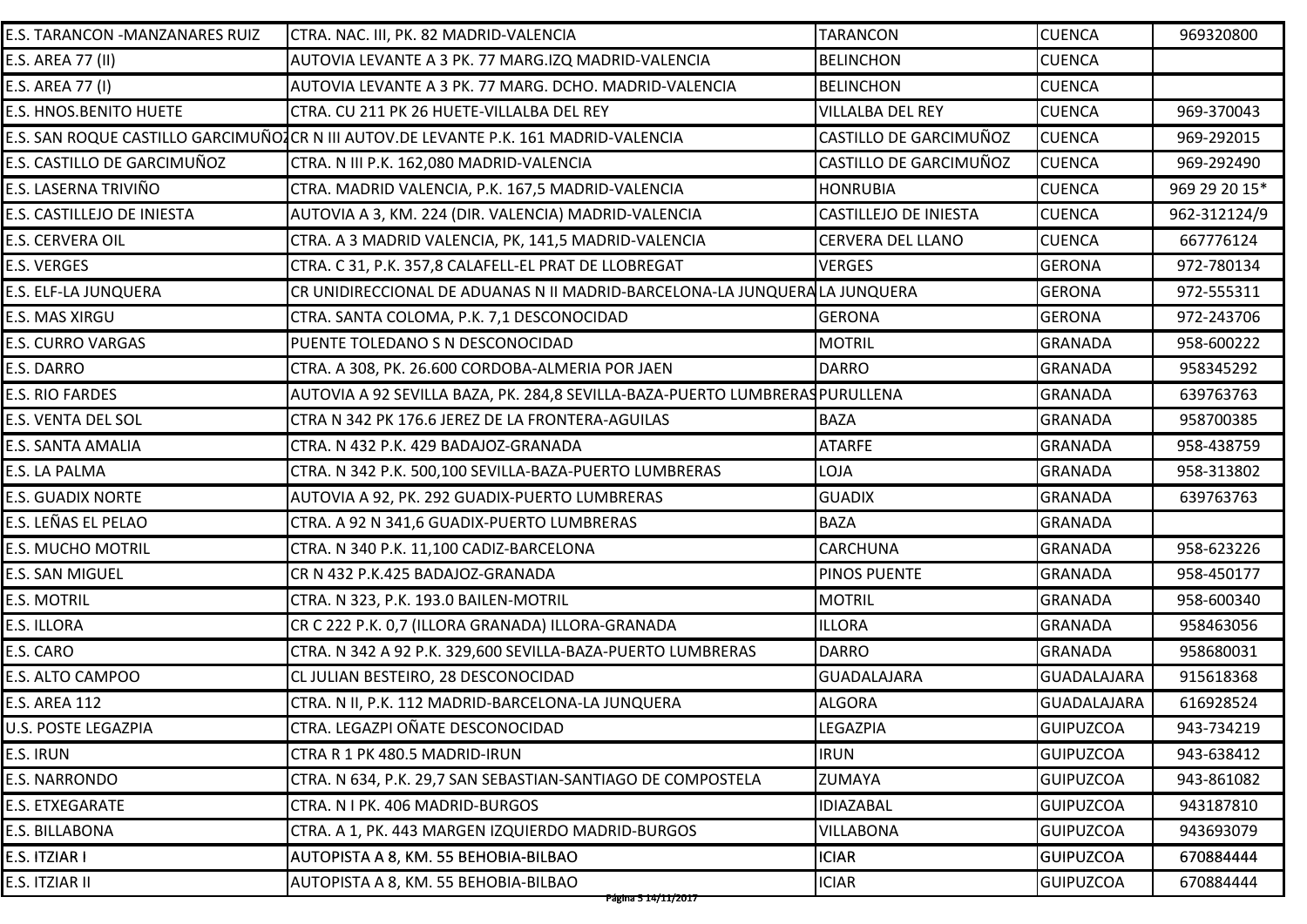| E.S. ALOSNO                        | CTRA CC 443, PK. 27,600 GIBRALEON-ROSAL DE LA FRONTERA                                       | <b>ALOSNO</b>              | <b>HUELVA</b> | 673297286      |
|------------------------------------|----------------------------------------------------------------------------------------------|----------------------------|---------------|----------------|
| E.S. A-49 TRIGUEROS I              | AUTOVIA A 49, PK. 70,3 SEVILLA-AYAMONTE                                                      | <b>TRIGUEROS</b>           | <b>HUELVA</b> |                |
| E.S. A-49 TRIGUEROS II             | CTRA. A 49 PK. 70.3 SEVILLA-AYAMONTE                                                         | <b>TRIGUEROS</b>           | <b>HUELVA</b> | 959356363      |
| E.S. PABLO RADA COMBUSTIBLES, S.L. | AVDA. DE ANDALUCIA, S N DESCONOCIDAD                                                         | <b>HUELVA</b>              | <b>HUELVA</b> | 929262974      |
| E.S. BALLOBAR                      | CTRA FRAGA HUESCA A 131, KM. 16 FRAGA-HUESCA                                                 | <b>BALLOBAR</b>            | <b>HUESCA</b> | 974461400      |
| E.S. GASOLINERAS BERNAD, S.L.      | CTRA. DE FRAGA A MONZON A 1234 PK.12 FRAGA-MONZON                                            | ZAIDIN                     | <b>HUESCA</b> | 974461026      |
| E.S. CASTEJON DEL PUENTE           | CTRA. N 240, P.K. 149,500 TARRAGONA-GALDAKAO                                                 | <b>CASTEJON DEL PUENTE</b> | <b>HUESCA</b> | 974 40 38 17 * |
| E.S. CANFRANC                      | CTRA. N 330, PK. 664 ALICANTE-FRANCIA POR ZARAGOZA                                           | <b>CANFRANC- ESTACION</b>  | <b>HUESCA</b> | 696424622      |
| E.S.PORTAL DE SERRABLO             | CTRA. N 330, P.K. 616.700 ALICANTE-FRANCIA POR ZARAGOZA                                      | <b>HOSTAL DE IPIES</b>     | <b>HUESCA</b> | 974496913      |
| E.S. AINSA                         | AV PIRENAICA, 14 N-123 (ENATE) - FRANCIA POR AINSA                                           | <b>AINSA</b>               | <b>HUESCA</b> | 974-500006     |
| E.S.SENA                           | CTRA. FRAGA A HUESCA A 131, PK. 40,800 FRAGA-HUESCA                                          | <b>SENA</b>                | <b>HUESCA</b> | 620971775      |
| E.S. EL PASO II(D.M.)              | CTRA N IV PK.294 (CADIZ MADRID) MADRID-CADIZ (ANTIGUA)                                       | <b>BAILEN</b>              | <b>JAEN</b>   | 953-670302     |
| E.S. EL OLIVO                      | CTRA N 323 PK 32.0 BAILEN-MOTRIL (ANTIGUA)                                                   | <b>JAEN</b>                | <b>JAEN</b>   | 953281041      |
| E.S. ANDUJAR II                    | CTRA R 4 PK 316.7 MADRID-CADIZ                                                               | <b>ANDUJAR</b>             | <b>JAEN</b>   | 953-507942     |
| E.S. SAN ANTONIO                   | CTRA. LINARES ORCERA (C 3210), OK. 48,2 N-322 BEAS DE SEGURA - LINARE SANTISTEBAN DEL PUERTO |                            | <b>JAEN</b>   | 636985151      |
| <b>E.S. RIO GORDILLO</b>           | CTRA. A 316, PK. 65 UBEDA-ALCAUDETE                                                          | <b>TORREDELCAMPO</b>       | <b>JAEN</b>   | 636985151      |
| U.S. LOS ANGELES GAS               | AV ALFEREZ PROVISIONAL, 10 DESCONOCIDAD                                                      | LA CORUÑA                  | LA CORUÑA     | 981509999      |
| <b>E.S. PONTEVEA</b>               | CTRA. C 541 P.K. 12,800 SANTIAGO DE COMPOSTELA-CARBALLINO                                    | <b>TEO</b>                 | LA CORUÑA     | 981809049 *    |
| E.S. MELLID                        | CTRA. C 547 P.K. 560.0 AVDA.DE LUGO,S N. LUGO-SANTIAGO DE COMPOSTI MELLID                    |                            | LA CORUÑA     | 981-506250     |
| E.S. ESTASER A SILVA               | CL XAQUIN LORENZO, 28 30 SANTA COMBA-LA SILVA                                                | <b>CERCEDA</b>             | LA CORUÑA     | 981-692428     |
| E.S. OS CARBALLOS                  | CTRA. OS CARBALLOS NARZOA, P.K. 53 LA CORUÑA-TUY                                             | <b>OROSO</b>               | LA CORUÑA     | 981680606      |
| E.S. XALLAS                        | LG. CERDEIRAS, S N SANTA COMBA-PORTUGALETE                                                   | <b>SANTA COMBA</b>         | LA CORUÑA     | 981509999      |
| E.S. PAZOS                         | CTRA. AC 422, P.K. 37,2 BUÑOS-PUENTECESURES                                                  | <b>PUENTECESO</b>          | LA CORUÑA     | 981753797      |
| E.S. GARLOU                        | CTRA. C 550 P.K. 53 CEE -PADRON                                                              | <b>BOIRO</b>               | LA CORUÑA     | 981 844471     |
| E.S. VILLA DE NOYA                 | CL SAN BERNARDO, S N NOYA- SANTIAGO DE COMPOSTELA                                            | <b>NOYA</b>                | LA CORUÑA     | 981-823 415*   |
| E.S.ESCLAVITUD - PADRON            | CTRA N 550, PK 76,400 LA CORUÑA-TUY                                                          | <b>ESCLAVITUD</b>          | LA CORUÑA     | 981-803251     |
| E.S. GASOLEOS MONTAÑA S.L.         | C 552 PK 58,56 LA CORUÑA-FINISTERRE                                                          | <b>BAYO</b>                | LA CORUÑA     |                |
| E.S. COMPOSTELA                    | RUA DO AMIO, PARC.32 POL.IND.COSTA VELLA DESCONOCIDAD                                        | SANTIAGO DE COMPOSTELA     | LA CORUÑA     | 981 887458     |
| E.S. RECTA DE XOANE                | AVDA. MALPICA, 66 68 CARBALLO-MALPICA DE BERGANTIÑOS                                         | <b>CARBALLO</b>            | LA CORUÑA     | 608388927      |
| E.S. ALVEDRO                       | CTRA. NAC. 550, PK 9,4 LA CORUÑA-TUY                                                         | <b>CULLEREDO</b>           | LA CORUÑA     | 981 650 251    |
| E.S. SAN MATEO                     | CTRA. AC 116 PK. 5.7 FERROL-MEIRAS-VALDOVIÑO                                                 | <b>NARON</b>               | LA CORUÑA     | 981-485000     |
| E.S. DISTGASOLEO                   | CTRA. N VI P.K. 596 MADRID-LA CORUÑA                                                         | <b>OLEIROS</b>             | LA CORUÑA     | 981.55.51.66   |
| <b>E.S. ESPIRITU SANTO</b>         | CTRA. N VI, P.K. 582 MADRID-LA CORUÑA                                                        | <b>SADA</b>                | LA CORUÑA     | 981-611637     |
| E.S. OLEIROS                       | CR LC 147 PK. 9.0 PERILLO-SADA                                                               | <b>OLEIROS</b>             | LA CORUÑA     | 981-610775     |
|                                    | Página 6 14/11/2017                                                                          |                            |               |                |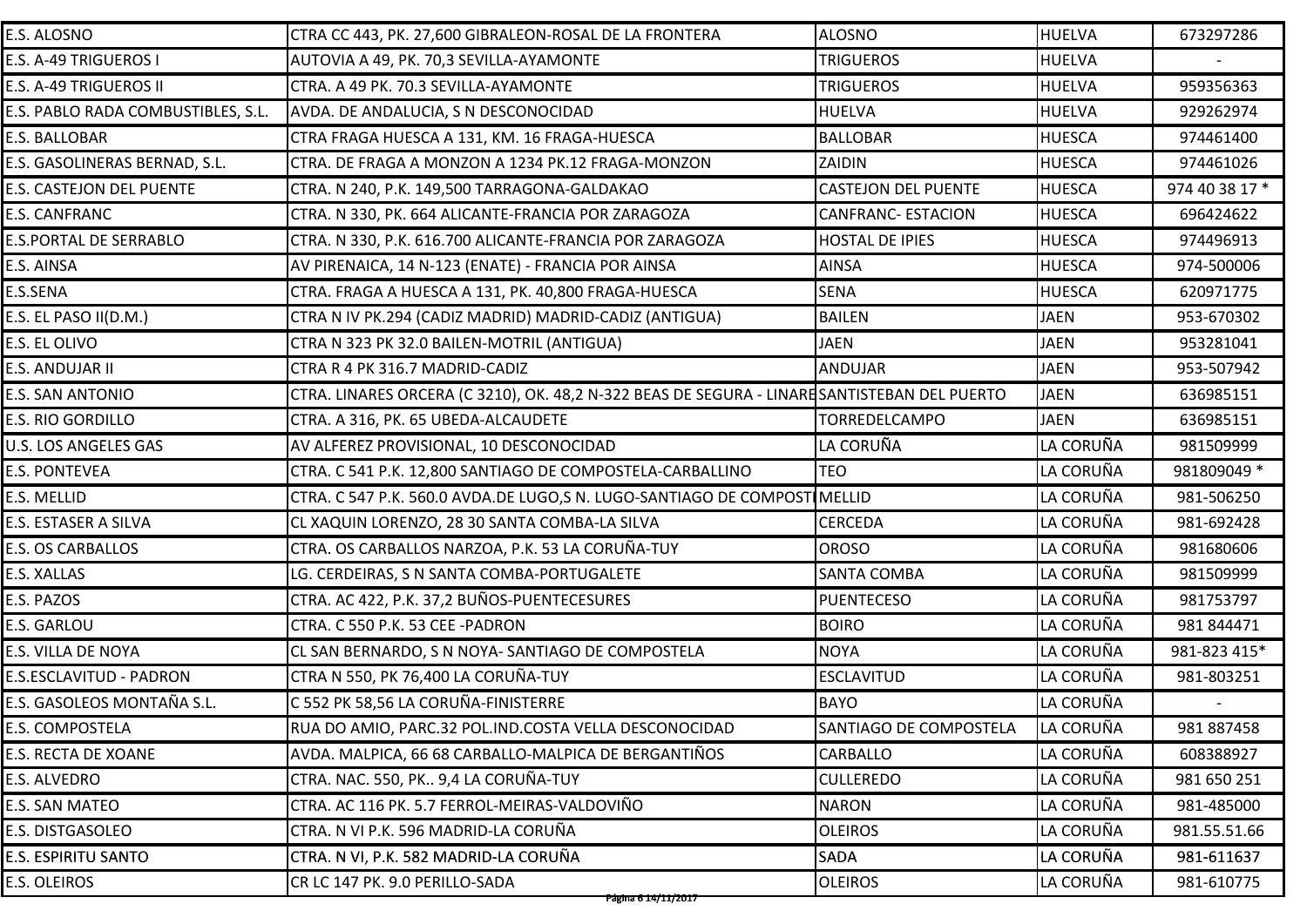| E.S. SAN CAMILO                      | CTRA N 232 PK 4,16 VINAROZ-SANTANDER                                                  | <b>NAVARRETE</b>           | <b>LA RIOJA</b> | 941-440422   |
|--------------------------------------|---------------------------------------------------------------------------------------|----------------------------|-----------------|--------------|
| E.S. PLACIDO RIAÑO                   | CTRA. N 120 P.K. 43 LOGROÑO-VIGO (ANTIGUA)                                            | <b>BAÑARES</b>             | <b>LA RIOJA</b> | 941-340945   |
| E.S. LOS ROSALES                     | CTRA R 6, PK 374,800 MADRID-LA CORUÑA                                                 | ALMAZCARA                  | LEON            | 663777445    |
| E.S. GASOPETROL                      | CR C 621 MAYORGA ASTORGA, P.K. 50.4 MAYORGA-HOSPITAL DE ORBIGO                        | <b>URDIALES DEL PARAMO</b> | <b>LEON</b>     | 987373776    |
| <b>E.S. OTERICO</b>                  | CRTA. LE 493 P.K. 43 RIOSCURO - LA MAGDALENA                                          | <b>RIELLO</b>              | <b>LEON</b>     | 987-580702   |
| E.S. PUERTA DE ASTORGA               | CTRA. ASTORGA A VAL S.LORENZO, P.K. 1,20 MADRID-LA CORUÑA                             | <b>ASTORGA</b>             | <b>LEON</b>     | 987617066    |
| E.S. LA VEGUILLA I                   | AUTOVIA A 231, P.K. 49 LEON-BURGOS                                                    | <b>SAHAGUN DE CAMPOS</b>   | <b>LEON</b>     |              |
| E.S. LA VEGUILLA II                  | AUTOVIA A 231, P.K. 49 (BURGOS A LEON) VALDEARGORFA - L.P. CON TARR SAHAGUN DE CAMPOS |                            | <b>LEON</b>     |              |
| E.S. LA HACIENDA                     | A 6 PK.303 MADRID-LA CORUÑA                                                           | LA BAÑEZA                  | <b>LEON</b>     |              |
| E.S.VILLAMANIN                       | CTRA. N 630 PK. 105.400 GIJON-SEVILLA                                                 | <b>VILLAMANIN</b>          | <b>LEON</b>     | 987-598033   |
| E.S. LA HACIENDA                     | CTRA. N 6 P.K. 302,600 MADRID-LA CORUÑA (ANTIGUA)                                     | LA BAÑEZA                  | <b>LEON</b>     | 649804152    |
| E.S. EL PASO HONROSO                 | CTRA. N 120 P.K. 335.3 LOGROÑO-VIGO                                                   | <b>HOSPITAL DE ORBIGO</b>  | <b>LEON</b>     | 987-361010   |
| E.S. DALMAU                          | AV. DEL EJERCITO, 44 MADRID-BARCELONA-LA JUNQUERA                                     | LERIDA                     | LERIDA          | 973267972    |
| <b>E.S. PONT DE SUERT</b>            | CR N 230 P.K. 124,700 LERIDA-FRANCIA                                                  | EL PONT DE SUERT           | LERIDA          | 973-691186   |
| <b>E.S. FONDARELLA</b>               | AUTOVIA A 2 PK. 485,120 MADRID-BARCELONA-LA JUNQUERA                                  | <b>FONDARELLA</b>          | LERIDA          | 973295238    |
| E.S. LAGAS DA MEIRA                  | CTRA. NAC. 640, P.K. 59,8 RIBADEO-VILLAGARCIA DE AROSA                                | <b>MEIRA</b>               | <b>LUGO</b>     | 98-2330126   |
| E.S. O CORGO I                       | AUTOVÍA A 6, KM 487 MADRID-LA CORUÑA                                                  | <b>CORGO</b>               | <b>LUGO</b>     | 982300206    |
| E.S. O CORGO II                      | AUTOVÍA A 6, KM 487 MADRID-LA CORUÑA                                                  | <b>CORGO</b>               | <b>LUGO</b>     | 982300208    |
| <b>E.S. CAFESTORE GUITIRIZ NORTE</b> | AUTOVIA A 6, PK. 538 MARG. DERECHO MADRID-LA CORUÑA                                   | <b>GUITIRIZ</b>            | <b>LUGO</b>     | 609875231    |
| E.S. CAFESTORE GUITIRIZ SUR          | AUTOVIA A 6, PK. 538 MARG. IZQUIERDO MADRID-LA CORUÑA                                 | <b>GUITIRIZ</b>            | <b>LUGO</b>     | 649875231    |
| E.S. CAMPOS                          | CTRA. N 540 P.K. 45.1 LUGO-ORENSE                                                     | <b>TABOADA</b>             | <b>LUGO</b>     | 619264827    |
| E.S. A'RODA                          | CTRA. N 634 P.K. 603 SAN SEBASTIAN-SANTIAGO DE COMPOSTELA                             | <b>GONTAN</b>              | <b>LUGO</b>     | 982-508035   |
| E.S. SAN SEBASTIAN DE LOS REYES      | CTRA. A 1, PK. 24,100 DIRECCION BURGOS MADRID-BURGOS                                  | SAN SEBASTIAN DE LOS REYES | MADRID          | 916570260    |
| E.S. GETAFE I                        | CTRA. MADRID TOLEDO, KM. 10 MADRID-TOLEDO                                             | <b>GETAFE</b>              | <b>MADRID</b>   | 683196907    |
| E.S. LOS ANGELES I - GETAFE (D.M.)   | <b>AUTOV A 4 PK 14.3 MADRID-CADIZ</b>                                                 | <b>GETAFE</b>              | <b>MADRID</b>   | 91-6964159   |
| LOS ANGELES H2H                      | AUTOV A 4 PK 14.3 MADRID-CADIZ                                                        | <b>GETAFE</b>              | <b>MADRID</b>   | 91-6964159   |
| E.S. SOMOSIERRA                      | CTRA.R 1, PK 92, 500 MADRID-BURGOS                                                    | <b>SOMOSIERRA</b>          | <b>MADRID</b>   | 91-8699032   |
| E.S. DISCO                           | CTRA. CORUÑA, KM. 11,6 MARGEN DERECHO MADRID-LA CORUÑA                                | <b>MADRID</b>              | <b>MADRID</b>   | 913729522    |
| E.S. LOESSA I                        | CTRA. MADRID CADIZ KM, 12,5 MADRID-CADIZ                                              | <b>GETAFE</b>              | <b>MADRID</b>   | 683196906    |
| <b>E.S. AUTOLYT</b>                  | CL LAS AGUILAS, 18 DESCONOCIDAD                                                       | <b>PINTO</b>               | <b>MADRID</b>   | 620945912    |
| E.S. VILLECA II                      | AVDA. DE LA LENGUA ESPAÑOLA, S N LEGANES-VILLAVERDE                                   | LEGANES                    | <b>MADRID</b>   | 91-680 50 88 |
| E.S. TORREJON DE VELASCO             | CR M 404 P.K. 31 R-5 (NAVALCARNERO) - R-3 (VILLAREJO DE SALVANES)                     | TORREJON DE VELASCO        | <b>MADRID</b>   | 91-8145082   |
| E.S. PINTO                           | CTRA. M 841, P.K. 3,5 PINTO-SAN MARTIN DE LA VEGA                                     | <b>PINTO</b>               | <b>MADRID</b>   | 916923608    |
| E.S. PARACUELLOS                     | CL MIGUEL DE CERVANTES, 2 BARAJAS-FUENTE EL SAZ                                       | PARACUELLOS DE JARAMA      | <b>MADRID</b>   | 91 6580525   |
|                                      | Página 7 14/11/2017                                                                   |                            |                 |              |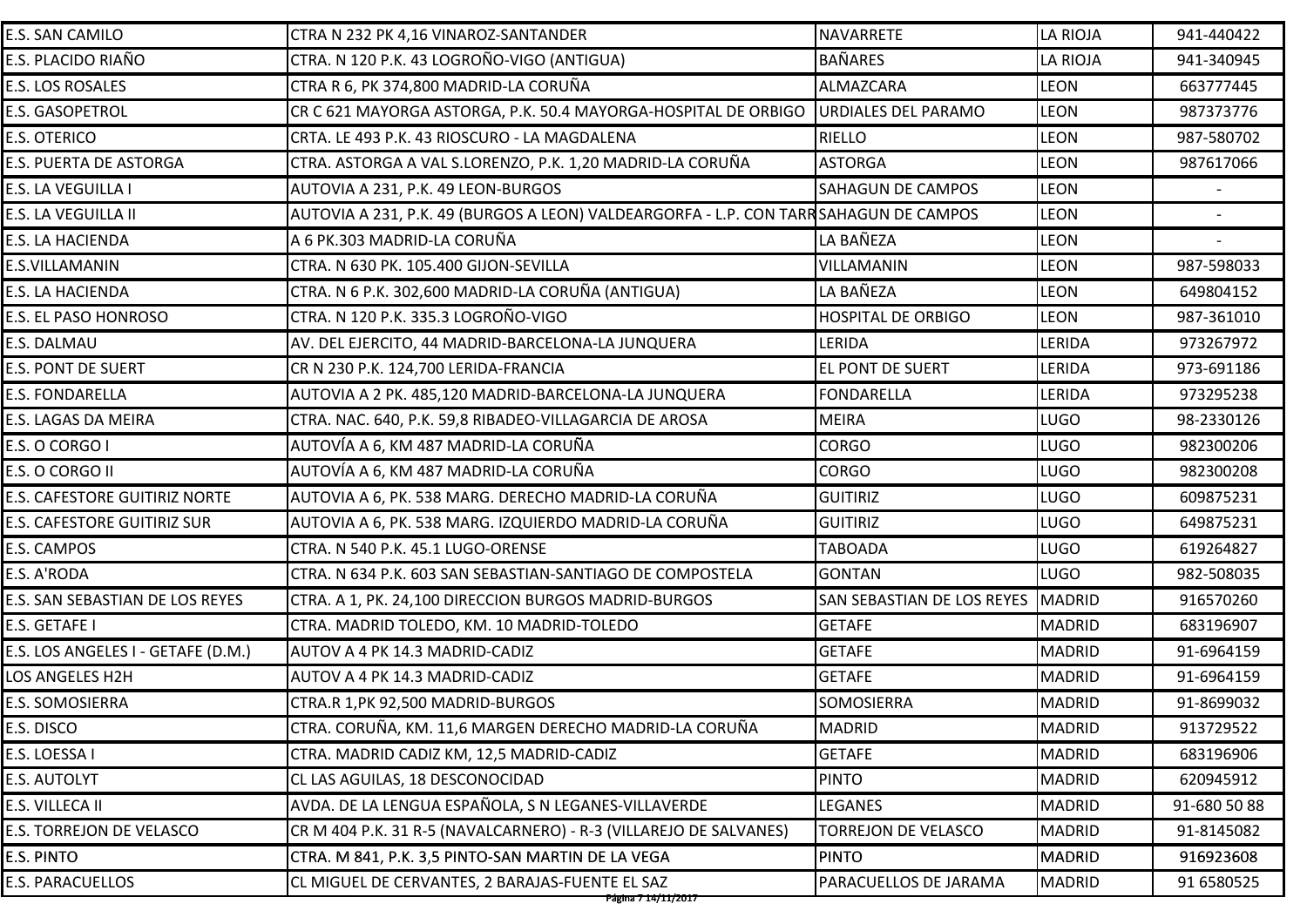| E.S. MONTERREAL                     | AVDA. FUENLABRADA, PK. 0.500 FUENLABRADA-GRIÑON                                         | HUMANES DE MADRID          | <b>MADRID</b> | 649977807       |
|-------------------------------------|-----------------------------------------------------------------------------------------|----------------------------|---------------|-----------------|
| E.S. LOZOYUELA                      | CRTA. NAC. I, KM. 64,650 MADRID-BURGOS                                                  | LOZOYUELA                  | <b>MADRID</b> |                 |
| E.S. VILLALBA                       | PG. COLLADO VILLALBA, PARCELA 29 DESCONOCIDAD                                           | <b>COLLADO VILLALBA</b>    | <b>MADRID</b> |                 |
| E.S. VELILLA DE SAN ANTONIO         | CTRA. M 208 ARGANDA VELILLA, KM. 3,800 LA POVEDA-MEJORADA DEL CA VELILLA DE SAN ANTONIO |                            | <b>MADRID</b> | 91.660.90.01    |
| E.S. EL CERRO DE LA CABAÑA I        | AUTOVIA A 3, KM. 7, 1 MARGEN DERECHO MADRID-VALENCIA                                    | <b>MADRID</b>              | <b>MADRID</b> |                 |
| E.S. COSLADA 1                      | CL RIOJA, 23 DESCONOCIDAD                                                               | <b>COSLADA</b>             | <b>MADRID</b> | 91-6708446/8571 |
| E.S. NASSICA 365                    | CL RIO ODIEL, ESQUINA CL GUADALQUIVIR DESCONOCIDAD                                      | <b>GETAFE</b>              | <b>MADRID</b> | 91 691 90 74    |
| E.S. PERALES                        | CTRA. N III PK. 43,320 MADRID-VALENCIA                                                  | PERALES DE TAJUÑA          | <b>MADRID</b> | 918755180/76    |
| E.S. DUALEZ 16                      | CTRA. M 404, PK. 4,950 R−5 (NAVALCARNERO) - R−3 (VILLAREJO DE SALVANI EL ALAMO          |                            | <b>MADRID</b> | 915618368       |
| E.S. LA SERNA DEL MONTE             | CTRA.NAC. I MADRID IRUN PK. 80,300 MADRID-BURGOS                                        | LA SERNA DEL MONTE         | <b>MADRID</b> | 918681277       |
| E.S. POLVORANCA                     | CARRETRA M 407, KM. 1,8 LEGANES-FUENLABRADA POR LA POLVORANCA LEGANES                   |                            | <b>MADRID</b> | 916081261       |
| E.S. BERNARDA                       | AVDA. CONSTITUCION, 225 DESCONOCIDAD                                                    | <b>TORREJON DE ARDOZ</b>   | <b>MADRID</b> |                 |
| E.S. ALCORCON                       | CL LAGUNA C V CTRA. LEGANÉS DESCONOCIDAD                                                | <b>ALCORCON</b>            | <b>MADRID</b> | 699850820       |
| U.S. SAN SEBASTIAN DE LOS REYES     | CTRA A 1, KM. 24,100 MADRID-BURGOS                                                      | SAN SEBASTIAN DE LOS REYES | <b>MADRID</b> | 916570260       |
| E.S. VALLECAS VILLAVERDE 365        | CTRA. VALLECAS A VILLAVERDE, KM. 1,8 DESCONOCIDAD                                       | <b>MADRID</b>              | <b>MADRID</b> | 616286589       |
| E.S. FUENTE EL SAZ                  | CAMINO DE VALDETORRES, S N DESCONOCIDAD                                                 | FUENTE EL SAZ DE JARAMA    | <b>MADRID</b> | 667450164       |
| E.S. VILLECA I                      | AVDA DE LA LENGUA ESPAÑOLA, 24 LEGANES-VILLAVERDE                                       | <b>LEGANES</b>             | <b>MADRID</b> | 91-688 88 88    |
| E.S. PETROLARANJUEZ                 | CTRA. N IV P.K. 47,4 MADRID-CADIZ                                                       | ARANJUEZ                   | <b>MADRID</b> | 91-8921046      |
| E.S. EL CERRO DE LA CABAÑA II       | AUTOVIA A 3, KM. 7,1 MARGEN IZQUIERDO MADRID-VALENCIA                                   | <b>MADRID</b>              | <b>MADRID</b> |                 |
| E.S. GETAFE II                      | CTRA. MADRID TOLEDO, KM. 10 MADRID-TOLEDO                                               | <b>GETAFE</b>              | <b>MADRID</b> | 683196907       |
| E.S. LOESSA II                      | CTRA. MADRID CADIZ, KM. 12,5 MADRID-CADIZ                                               | <b>GETAFE</b>              | <b>MADRID</b> | 683196906       |
| E.S. LOS ANGELES II - GETAFE (D.M.) | AUTOV A 4, PK. 14,3 MADRID-CADIZ                                                        | <b>GETAFE</b>              | <b>MADRID</b> | 916837587       |
| E.S. LOS REMEDIOS                   | AVD. ANDALUCIA, 55 MALAGA-ALORA                                                         | CARTAMA                    | <b>MALAGA</b> | 952422238       |
| E.S. HUMILLADERO I                  | AUTOVIA A 92 P.K. 138,230 SEVILLA-BAZA-PUERTO LUMBRERAS                                 | HUMILLADERO                | <b>MALAGA</b> | 952737528       |
| E.S. HUMILLADERO II                 | CR N 334 P.K. 138,230 SEVILLA-BAZA-PUERTO LUMBRERAS                                     | <b>HUMILLADERO</b>         | <b>MALAGA</b> | 9527373528      |
| E.S. SAN ISIDRO                     | CTRA. A 352 P.K. 3,60 CASABERMEJA-TORRE DEL MAR                                         | <b>VELEZ-MALAGA</b>        | MALAGA        | 952-558704      |
| E.S. LA VICTORIA                    | CTRA. N 342 P.K. 177 JEREZ DE LA FRONTERA-AGUILAS                                       | <b>ARCHIDONA</b>           | <b>MALAGA</b> | 952-714383      |
| E.S. SAN MIGUEL                     | CTRA. A 357 PK. 50,05 CAMPILLOS-MALAGA                                                  | CARTAMA                    | <b>MALAGA</b> | 952421478       |
| E.S. CASABERMEJA                    | CTRA. N 331, P.K. 147,8 CORDOBA-MALAGA                                                  | CASABERMEJA                | <b>MALAGA</b> | 952-758681      |
| E.S. AXARQUIA                       | CTRA. MA 105, PK. 0,30 CADIZ-BARCELONA                                                  | <b>FRIGILIANA</b>          | MALAGA        | 625127174       |
| E.S. TITANIC                        | CTRA. CARTAMA COIN P.K. 3,800 MARBELLA-CARTAMA                                          | CARTAMA                    | MALAGA        | 95-2422238/0017 |
| E.S. NTRA.SRA.DEL ROSARIO           | CR CC 341 P.K. 37,200 CAMPILLOS-JIMENA DE LA FRONTERA                                   | <b>CUEVAS DEL BECERRO</b>  | MALAGA        | 952162010       |
| E.S. EL ALGAR-GAS MENOR             | CTRA N 332 PK 18.0 DESCONOCIDAD                                                         | <b>EL ALGAR</b>            | <b>MURCIA</b> | 968/135235-282  |
| E.S. LA DIOSA                       | CTRA. B 18 PK 3,400 BULLAS-LA COPA DE BULLAS                                            | LA COPA DE BULLAS          | <b>MURCIA</b> | 968-651072      |
|                                     | <del>Página 8 14/11/2017</del>                                                          |                            |               |                 |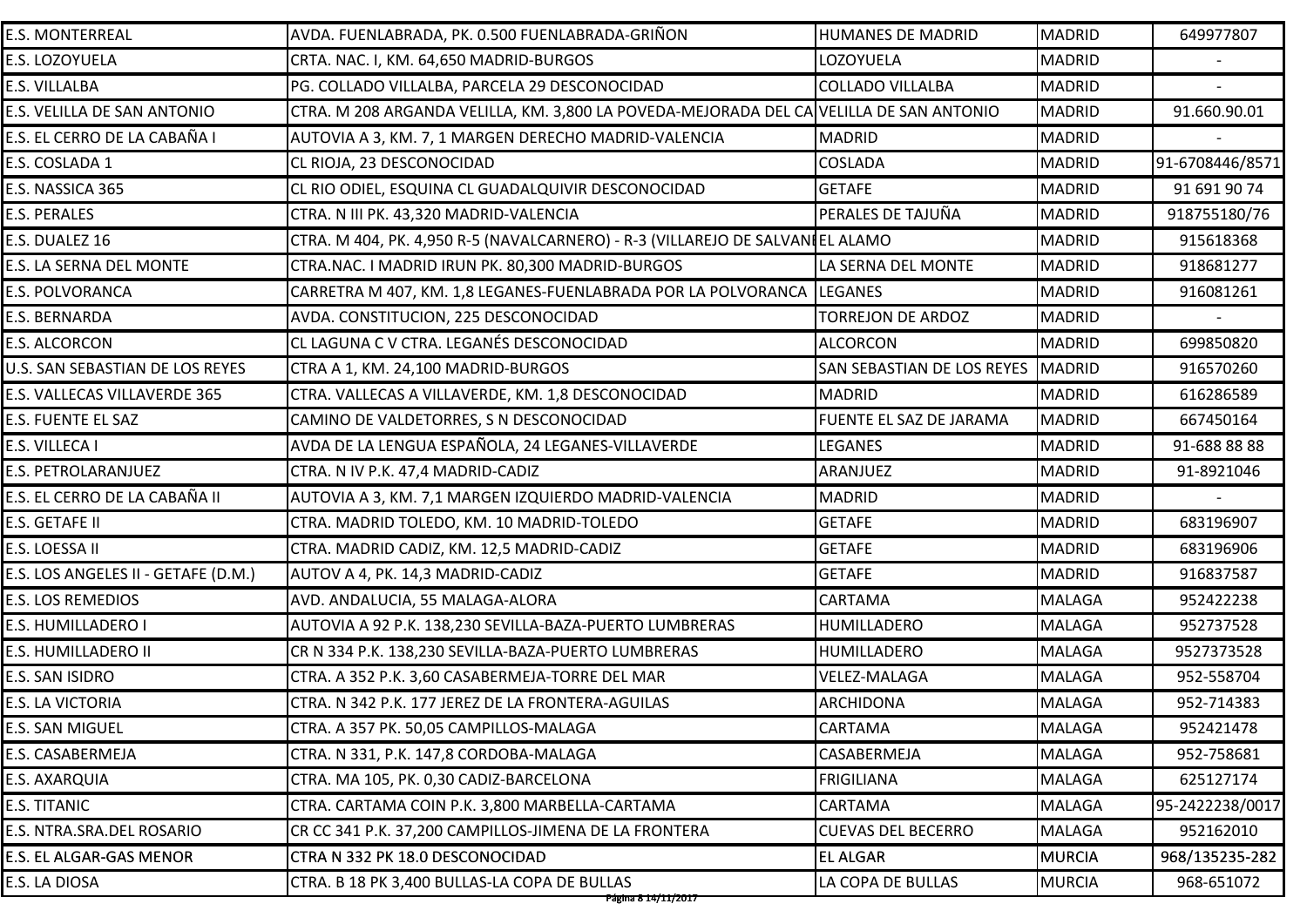| E.S. EL JIMENADO             | CTRA. F 14, P.K. 6,500 N-301 - LOS ALCAZARES POR EL JIMENADO Y TORRE ITORREPACHECO |                          | <b>MURCIA</b>     | 968-585 123*    |
|------------------------------|------------------------------------------------------------------------------------|--------------------------|-------------------|-----------------|
| E.S. LA PURISIMA             | CL SALVADOR ALLENDE, 1 DESCONOCIDAD                                                | <b>FORTUNA</b>           | <b>MURCIA</b>     | 968-685077      |
| E.S. OSDAFRAMA               | CAMINO DE MURCIA, 182 MADRID-CARTAGENA (ANTIGUA)                                   | <b>CIEZA</b>             | <b>MURCIA</b>     | 968 454 052*    |
| E.S. PUERTO LUMBRERAS        | CTRA. N 340 PK. 580,3 CADIZ-BARCELONA                                              | <b>PUERTO LUMBRERAS</b>  | <b>MURCIA</b>     | 968402763       |
| E.S. SERTELGAS               | CTRA. N 161, P.K. 4,2 DESCONOCIDAD                                                 | <b>CORELLA</b>           | <b>NAVARRA</b>    | 948401386       |
| E.S. ZIZUR                   | AUTOVIA A 12 PK. 7.3 PAMPLONA-LOGROÑO-BURGOS                                       | <b>GAZOLAZ</b>           | <b>NAVARRA</b>    | 948353270       |
| E.S. LANZ                    | CTRA. N 121 A, P.K. 23,65 PAMPLONA-FRANCIA POR VERA DE BIDASOA                     | LANZ                     | <b>NAVARRA</b>    | 948307223       |
| E.S. VILLAVA I               | CTRA. N 121 A, P.K. 4 MARGEN DERECHO PAMPLONA-FRANCIA POR VERA DVILLAVA            |                          | <b>NAVARRA</b>    |                 |
| E.S. PAGOZELAI               | AUTOVIA A 15 ANDOAIN IRURZUN, KM 134 TUDELA-IRURZUN-ANDOAIN                        | <b>GORRITI</b>           | <b>NAVARRA</b>    | 948-604639      |
| E.S. PAGOZELAI               | AUTOVIA A 15 ANDOAIN IRURZUN, KM. 134 TUDELA-IRURZUN-ANDOAIN                       | <b>GORRITI</b>           | <b>NAVARRA</b>    | 948-604651      |
| E.S. NOAIN                   | CTRA. N 240, P.K. 7,2 TARRAGONA-GALDAKAO                                           | <b>NOAIN</b>             | <b>NAVARRA</b>    | 948318630       |
| E.S. IBARBURU                | CTRA. N 121 PK. 55 PAMPLONA-FRANCIA POR VERA DE BIDASOA                            | SANTESTEBAN              | <b>NAVARRA</b>    |                 |
| E.S. CAPARROSO               | CTRA. N 121 P.K. 56 PAMPLONA-VALTIERRA                                             | <b>CAPARROSO</b>         | <b>NAVARRA</b>    | 948730083       |
| E.S. LAKUNTZA                | CTRA. N 240, KM. 35,6 PAMPLONA - R-1 (ALSASUA)                                     | <b>LACUNZA</b>           | <b>NAVARRA</b>    |                 |
| E.S. VILLAVA II              | CTRA. NAC. 121, PK. 4 MARGEN IZQ. PAMPLONA-FRANCIA POR VERA DE BILVILLAVA          |                          | <b>NAVARRA</b>    |                 |
| E.S. VELASCO                 | AV DE SANTIAGO, 174 BENAVENTE-SANTIAGO DE COMPOSTELA                               | <b>ORENSE</b>            | <b>ORENSE</b>     | 988-215649      |
| E.S. PITEIRA CIBEIRA         | CR N 541, P.K. 27.6 ORENSE-PONTEVEDRA                                              | CARBALLINO               | <b>ORENSE</b>     | 988-270635      |
| E.S.SALUSTIANO GLEZ. SUAREZ  | CL MANUEL QUIROGA, 50 DESCONOCIDAD                                                 | EL BARCO DE VALDEORRAS   | <b>ORENSE</b>     | 988-320288      |
| E.S. DACON-MASIDE            | CTRA. N 541 P.K. 24,7 ORENSE-PONTEVEDRA                                            | <b>MASIDE</b>            | <b>ORENSE</b>     | 988275064       |
| E.S. VILLAVIEJA              | CTRA. N 525 P.K. 118,700 BENAVENTE-SANTIAGO DE COMPOSTELA                          | LA MEZQUITA              | <b>ORENSE</b>     | 988-425592/3514 |
| E.S. DON FRANQUE, S.L.       | PG. PEREIRO DE AGUIAR, PARCELA S 2 DESCONOCIDAD                                    | PEREIRO DE AGUIAR        | <b>ORENSE</b>     | 988 256 336     |
| E.S. PUERTA DE LA MONTAÑA    | AUTOVIA A 67 SALIDA 94 PALENCIA-SANTANDER                                          | <b>ALAR DEL REY</b>      | <b>PALENCIA</b>   | 979133644       |
| E.S. GRIJOTA - HIDIFER       | CTRA. C 615, PK. 6,2 PALENCIA-RIAÑO                                                | <b>GRIJOTA</b>           | <b>PALENCIA</b>   | 979837183       |
| E.S. VILLODRIGO              | CR N 620 KM. 43 BURGOS-PORTUGAL POR SALAMANCA                                      | <b>VILLODRIGO</b>        | <b>PALENCIA</b>   | 947-163002      |
| E.S. SANDINO                 | CTRA N 620 PK 43.0 BURGOS-PORTUGAL POR SALAMANCA (ANTIGUA)                         | <b>VILLODRIGO</b>        | PALENCIA          | 947-166002      |
| E.S. EL CANTO                | AUTOVIA A 62 (E 80), PK. 64,3 BURGOS-PORTUGAL POR SALAMANCA                        | <b>TORQUEMADA</b>        | <b>PALENCIA</b>   | 979-800088      |
| E.S. AGUILAR DE CAMPOO       | PG. II CL HORNEROS, PARCELA 42 DESCONOCIDAD                                        | <b>AGUILAR DE CAMPOO</b> | <b>PALENCIA</b>   | 667705219       |
| E.S. CAMBADOS                | AVDA. DE VILAGARCIA, 89 VILLAGARCIA DE AROSA-CAMBADOS                              | <b>CAMBADOS</b>          | PONTEVEDRA        | 670265535       |
| E.S. RAXO                    | CTRA. C 550 (PONTEVEDRA O'GROVE), PK 10 PONTEVEDRA-EL GROVE POR IRAJO              |                          | PONTEVEDRA        | 986740009       |
| E.S. SILLEDA                 | CR N 525 P.K. 624,400 BENAVENTE-SANTIAGO DE COMPOSTELA                             | SILLEDA                  | PONTEVEDRA        | 986-580288/1222 |
| E.S. EXGA-VIGO               | AV. DE MADRID, 73 DESCONOCIDAD                                                     | <b>VIGO</b>              | <b>PONTEVEDRA</b> | 986-279475      |
| E.S. VILABOA                 | CTRA. N 550 PK. 130,950 LA CORUÑA-TUY                                              | <b>VILABOA</b>           | PONTEVEDRA        | 986708353       |
| E.S. XESTEIRA DE CARBURANTES | URB.MONTEPORREIRO.CL.ITALIA PARC. C 1 DESCONOCIDAD                                 | PONTEVEDRA               | PONTEVEDRA        | 629774597       |
| E.S. EXGA                    | CTRA. N 120, P.K. 660 LOGROÑO-VIGO                                                 | <b>TAMEIGA</b>           | PONTEVEDRA        | 986-332111      |
|                              | <del>Página 9 14/11/2017</del>                                                     |                          |                   |                 |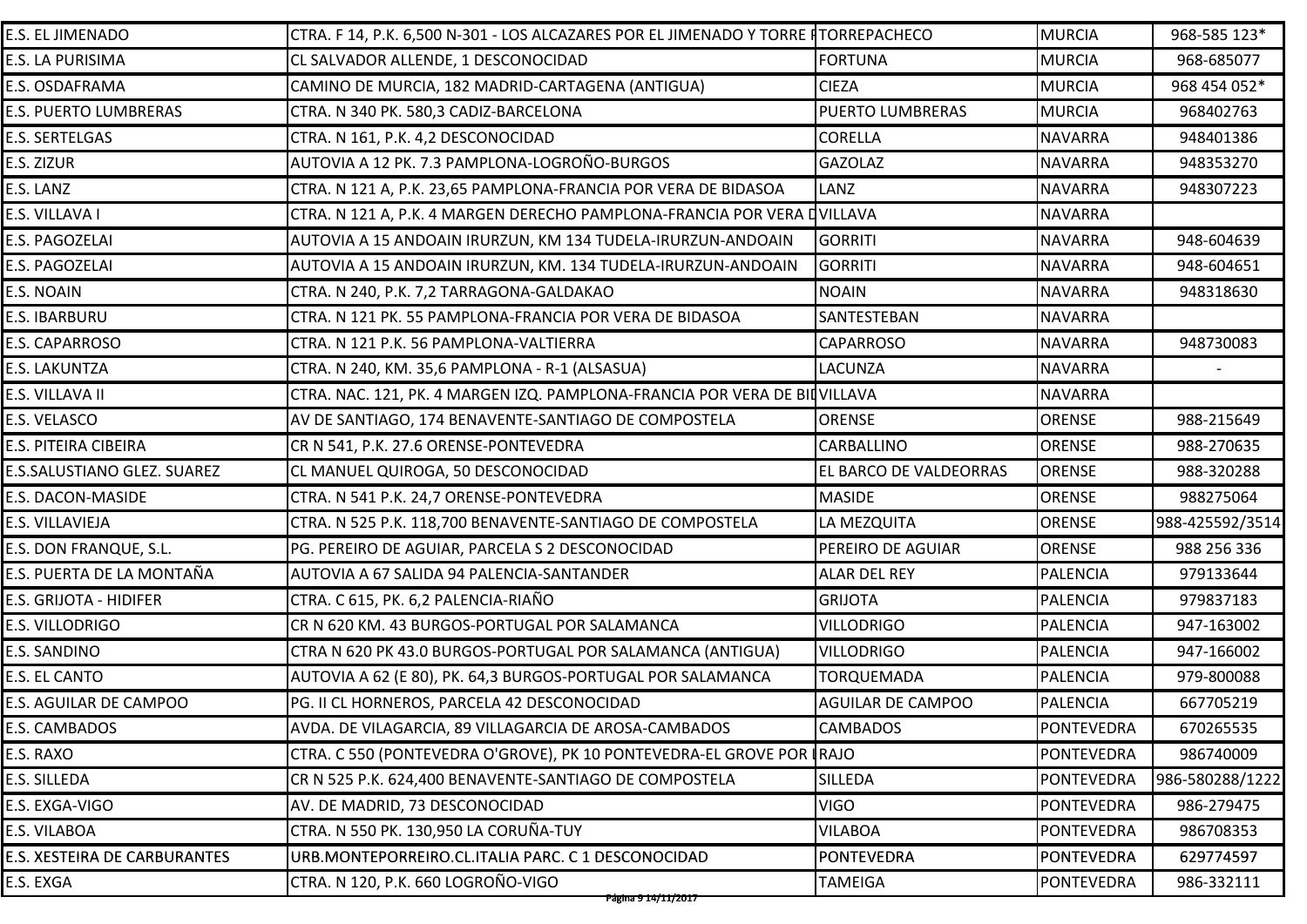| E.S. LA PEDRESINA II            | CTRA. N 620 P.K. 351,500 BURGOS-PORTUGAL POR SALAMANCA                                 | <b>FUENTES DE OÑORO</b>        | SALAMANCA        | 923473154       |
|---------------------------------|----------------------------------------------------------------------------------------|--------------------------------|------------------|-----------------|
| <b>E.S. CARBURANTES PRIETO</b>  | CTRA. N 630, P.K. 423.9 GIJON-SEVILLA                                                  | PEÑACABALLERA                  | <b>SALAMANCA</b> | 923-414180      |
| E.S. LA RAD                     | N 620 P.K. 251 BURGOS-PORTUGAL POR SALAMANCA                                           | <b>GALINDO Y PERAHUY</b>       | SALAMANCA        | 631218281       |
| E.S. MARTIN DE YELTES I (D.M.)  | CTRA. A 62 PK. 297 BURGOS-PORTUGAL POR SALAMANCA                                       | <b>MARTIN DE YELTES</b>        | SALAMANCA        | 923440994       |
| E.S. MARTIN DE YELTES II (D.M.) | CTRA. A 62 PK. 297 BURGOS-PORTUGAL POR SALAMANCA                                       | <b>MARTIN DE YELTES</b>        | <b>SALAMANCA</b> | 923-440766      |
| E.S. LA MAYA                    | CTRA. A 66 PK. 375 GIJON-SEVILLA                                                       | MONTEJO DE SALVATIERRA         | SALAMANCA        | 923088927       |
| E.S. AREA DE SERVICIO MACHACON  | CTRA. A 50 SALIDA 86 PG 502 PARC. 215 AVILA-SALAMANCA                                  | <b>MACHACON</b>                | <b>SALAMANCA</b> | 649806554       |
| E.S. 5 PEREZ SANTIAGO           | CTRA. C 72 P.K. 8 DESCONOCIDAD                                                         | <b>LEDESMA</b>                 | SALAMANCA        | 923-570320      |
| E.S. MANUEL GOMEZ GLEZ.         | CTRA. SA 512, P.K. 53.4 SALAMANCA-RIOMALO DE ABAJO (L.P. CON CACERI LINARES DE RIOFRIO |                                | SALAMANCA        | 923-416171      |
| E.S. COLMENERO                  | CR N 620 P.K. 291,600 BURGOS-PORTUGAL POR SALAMANCA                                    | LA FUENTE DE SAN ESTEBAN       | <b>SALAMANCA</b> | 923-440284      |
|                                 | E.S. CASTILLEJO DE MESLEON-BUQUERINCTRA. NAC. I, PK. 107 MADRID-BURGOS                 | <b>CASTILLEJO DE MESLEON</b>   | <b>SEGOVIA</b>   | 656305095       |
| E.S. SAN ARCADIO                | CTRA. SE 430 P.K. 34.1 PALMA DEL RIO-OSUNA                                             | <b>OSUNA</b>                   | <b>SEVILLA</b>   | 954-810016      |
| E.S. AEROPUERTO                 | CTRA. R 4, P.K. 534.8 MADRID-CADIZ                                                     | <b>SEVILLA</b>                 | <b>SEVILLA</b>   | 627542393       |
| E.S. EMILIO                     | CTRA. A 362, KM. 4,2 UTRERA- LOS PALACIOS Y VILLAFRANCA                                | <b>UTRERA</b>                  | <b>SEVILLA</b>   |                 |
| E.S. MOGOLLON                   | CTRA NAC. IV MADRID CADIZ P.K. 529 MADRID-CADIZ                                        | LA RINCONADA                   | <b>SEVILLA</b>   | 95-4253796      |
| E.S. PUERTO SEVILLA             | CTRA DE LA ESCLUSA, 10 (PUERTO OESTE) CIRCUNVALACION DE SEVILLA                        | <b>SEVILLA</b>                 | <b>SEVILLA</b>   | 954-450163      |
| <b>E.S. EL MARQUES</b>          | AUTOVIA A 92 PK. 96.700 SEVILLA-BAZA-PUERTO LUMBRERAS                                  | <b>AGUADULCE</b>               | <b>SEVILLA</b>   | 954816678/79/80 |
| E.S. APOLO XV, S.L.L.           | CTRA. MADRID CADIZ, KM. 482 MADRID-CADIZ                                               | LA CAMPANA                     | <b>SEVILLA</b>   | 954199954       |
| E.S. BUGANVILLA                 | CR N IV, P.K. 524 MADRID-CADIZ                                                         | <b>CARMONA</b>                 | <b>SEVILLA</b>   | 954-259039      |
| <b>E.S. EL RONQUILLO</b>        | CTRA. N 630, KM. 769,3 GIJON-SEVILLA                                                   | <b>EL RONQUILLO</b>            | <b>SEVILLA</b>   | 618811877       |
| E.S. MARIA AUXILIADORA          | CTRA SE 220 P.K. 14,6 LA CAMPANA-FUENTES DE ANDALUCIA                                  | <b>FUENTES DE ANDALUCIA</b>    | <b>SEVILLA</b>   | 95-4838200      |
| E.S. EL PILAR                   | CTRA. N 334 P.K. 5,700 SEVILLA-BAZA-PUERTO LUMBRERAS                                   | <b>SEVILLA</b>                 | <b>SEVILLA</b>   | 954-513269      |
| E.S. VENTA NUEVA                | CTRA N 122 PK 184.3 ZARAGOZA-PORTUGAL                                                  | ALDEHUELA DE CALATAÑAZOR SORIA |                  | 659504750       |
| E.S. EL BURGO DE OSMA-BUQUERIN  | CTRA. N 122 PK.219 FRONTERA PORTUGAL - SORIA                                           | <b>BURGO DE OSMA</b>           | <b>SORIA</b>     | 699164651       |
| E.S.VILAVERD                    | CTRA. C 240, P.K. 32,100 SALOU-RIBERA D'URGELLET                                       | <b>VILAVERT</b>                | <b>TARRAGONA</b> | 664 032 367     |
| E.S. L'ARBOC                    | CTRA. N 340 P.K. 1202 CADIZ-BARCELONA                                                  | <b>ARBOS</b>                   | <b>TARRAGONA</b> | 934005070       |
| <b>E.S. PARKING VALLS</b>       | CL. BLANQUERS, 51 55 DESCONOCIDAD                                                      | <b>VALLS</b>                   | <b>TARRAGONA</b> | 607706419       |
| E.S. AREA CAMBRILS COOPERTAIVA  | CTRA. MONTBRIO DEL CAMP (T 312), KM. 2,2 CAMBRILS-MONTBRIO DEL CACAMBRILS              |                                | <b>TARRAGONA</b> | 673037686       |
| E.S. EL CAMPOFRIO               | CTRA. N 234 P.K. 141 SAGUNTO-BURGOS                                                    | <b>CELLA</b>                   | <b>TERUEL</b>    | 619824320       |
| E.S. AGUAVIVA                   | CTRA. TE 830 P.K. 39.700 ALCORISA-MORELLA POR MAS DE LAS MATAS                         | <b>AGUAVIVA</b>                | <b>TERUEL</b>    | 978848272 *     |
| E.S. PUEBLA DE VALVERDE         | CTRA. A 23 PK. 100 SAGUNTO-SOMPORT (AUTOVIA LEVANTE-ARAGON)                            | LA PUEBLA DE VALVERDE          | <b>TERUEL</b>    | 978720326       |
| E.S. EL CRUCE DE CEDILLO        | CTRA. CM 4004, P.K. 17 OCAÑA-VALMOJADO                                                 | <b>CEDILLO DEL CONDADO</b>     | <b>TOLEDO</b>    | 925-558090      |
| E.S. TALAVERA DE LA REINA       | AV. PARQUE COMERCIAL EL GOLF MADRID-CADIZ (ANTIGUA)                                    | TALAVERA DE LA REINA           | <b>TOLEDO</b>    |                 |
| E.S. SESEÑA                     | CTRA. CM 4010 C V CAMINO VENTORRILLO SESEÑA-ILLESCAS                                   | SESEÑA                         | <b>TOLEDO</b>    | 683196904       |
|                                 | Página 10 14/11/2017                                                                   |                                |                  |                 |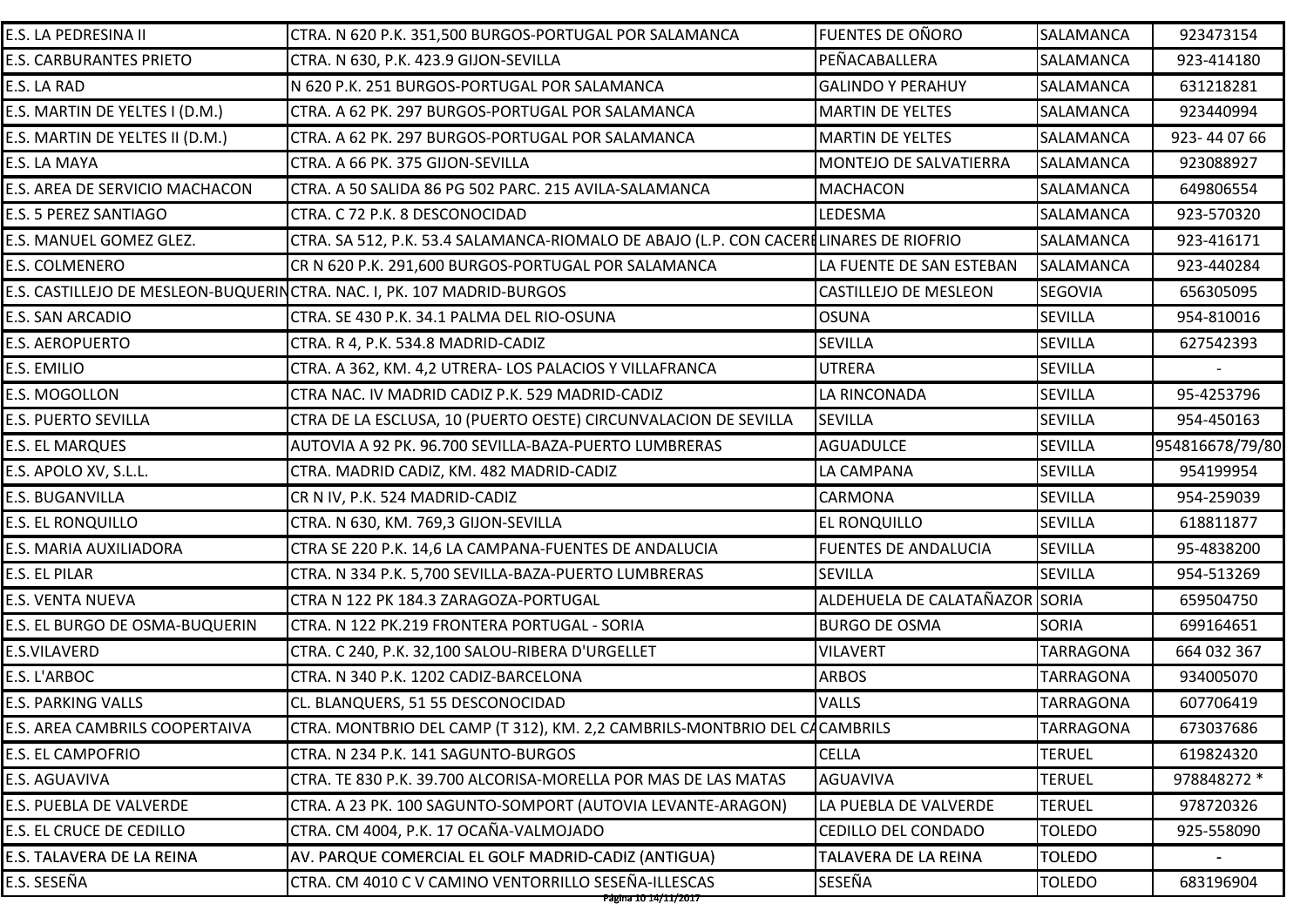| <b>E.S. TORREHIERRO I</b>        | CTRA. R 5, P.K. 118,100 MARGEN DCHO. MADRID-BADAJOZ (ANTIGUA) | <b>TALAVERA DE LA REINA</b>            | <b>TOLEDO</b>   |              |
|----------------------------------|---------------------------------------------------------------|----------------------------------------|-----------------|--------------|
| <b>E.S. SENDRA SOLBES</b>        | CTRA. N 340 PK 24,800 CADIZ-BARCELONA                         | SAGUNTO                                | <b>VALENCIA</b> | 96-2660026   |
| E.S. BETERA SOS BUTANO           | CTRA. V 6044, PK. 10.40 BURJASOT-TORRES TORRES                | <b>BETERA</b>                          | <b>VALENCIA</b> | 670055054    |
| <b>E.S. MONTIVER</b>             | AUTOP. N 340 PK 25.8 CADIZ-BARCELONA                          | <b>SAGUNTO</b>                         | <b>VALENCIA</b> | 96-2660020   |
| <b>E.S. EL RIBASSAL</b>          | CR C 3316 VILLENA ALCUDIA PK 26,300 ONTENIENTE-VILLENA        | <b>BOCAIRENTE</b>                      | <b>VALENCIA</b> | 96-2905139   |
| E.S. COOP. VITIVINICOLA          | CTRA. VV 1022 PK 9,100 C-322 - C-320 POR BENIGANIM            | PUEBLA DEL DUC                         | <b>VALENCIA</b> | 96-2250017   |
| E.S. TUEJAR                      | CR C 234 P.K. 73,465 VALENCIA-L.P. CON CUENCA POR LLIRIA      | <b>TUEJAR</b>                          | <b>VALENCIA</b> | 670055054    |
| E.S. ALBORAIA SOS BUTANO         | CTRA. VV 7002, PK. 4.300 ALBORAYA-PORT SAPLAYA                | <b>ALBORAYA</b>                        | <b>VALENCIA</b> | 670055054    |
| E.S. NAVARRO II                  | CR TURIS SILLA P.K. 25 TURIS-SILLA                            | <b>ALCACER</b>                         | <b>VALENCIA</b> | 96-1231029   |
| E.S. NAVARRO                     | CRTA. TURIS SILLA KM. 25 V 3065 TURIS-SILLA                   | <b>ALCACER</b>                         | <b>VALENCIA</b> | 96-1221125   |
| E.S. XATIVA                      | CR SIMAT, S N. DESCONOCIDAD                                   | <b>JATIVA</b>                          | <b>VALENCIA</b> | 902-020177 * |
| E.S. BALCON DEL JUCAR            | CTRA.N 340, P.K. 858 ALMANSA-XATIVA-VALENCIA                  | <b>ALBERIQUE</b>                       | <b>VALENCIA</b> | 96 2443778   |
| E.S. ALBERIQUE II                | CTRA. CV 550, P.K. O. ENLACE N 340 ALMANSA-XATIVA-VALENCIA    | <b>ALBERIQUE</b>                       | <b>VALENCIA</b> | 962442343    |
| E.S. PISTA DE SILLA              | CTRA. N 322 PK. 275.8 CARTAGENA-VALENCIA                      | <b>SILLA</b>                           | <b>VALENCIA</b> | 9612211225   |
| E.S. XIRIVELLA                   | AVDA CAMI NOU ESQ.CAMI DE LA RAMBLETA DESCONOCIDAD            | <b>CHIRIVELLA</b>                      | <b>VALENCIA</b> | 670055054    |
| <b>E.S. ONTENIENTE</b>           | AVDA. DEL TEXTIL, S N DESCONOCIDAD                            | <b>ONTENIENTE</b>                      | <b>VALENCIA</b> | 962905139    |
| <b>E.S. VENTORRILLO</b>          | CTRA. CV 320 PK. 5.9 SAGUNTO-ALGIMIA DE ALFARA                | <b>SAGUNTO</b>                         | <b>VALENCIA</b> | 606372420    |
| E.S. LA SENYERA                  | CTRA. A3 PK. 332.9 MADRID-VALENCIA                            | <b>CUART DE POBLET</b>                 | <b>VALENCIA</b> | 96-1920733   |
| E.S. EL LAGO                     | CR M 332, P.K. 246.200 CARTAGENA-VALENCIA                     | <b>SILLA</b>                           | <b>VALENCIA</b> | 96-1219538   |
| E.S. SOS BUTANO                  | CTRA. N 340 P.K. 174,500 CADIZ-BARCELONA (ANTIGUA)            | <b>GUADASEQUIES</b>                    | <b>VALENCIA</b> | 961681924    |
| E.S. LA SENYERA II               | CTRA. A3 PK. 332.9 MADRID-VALENCIA                            | <b>CUART DE POBLET</b>                 | <b>VALENCIA</b> | 96-1920733   |
| E.S. RAIGADA VALDETRONCO, S.L.U. | AUTOVIA A 6, KM. 196,00 MADRID-LA CORUÑA (ANTIGUA)            | <b>VEGA DE VALDETRONCO</b>             | VALLADOLID      | 606938444    |
| E.S. BECILLA - BUENAVISTA        | CTRA. N 601 P.K. 259,700 MADRID-LEON POR ADANERO              | <b>BECILLA DE VALDERADUEY</b>          | VALLADOLID      | 983-746010   |
| E.S.NTRA.SRA.DEL PILAR           | CTRA. CL 601 P.K. 35,900 VALLADOLID-PUERTO DE NAVACERRADA     | SAN MIGUEL DEL ARROYO                  | VALLADOLID      | 983-697161   |
| E.S. SIETE IGLESIAS              | AUTOV.A 62 PK. 177.800 BURGOS-PORTUGAL POR SALAMANCA          | SIETE IGLESIAS DE TRABANCOS VALLADOLID |                 | 983-816128   |
| E.S.RAIGADA VALLADOLID           | CTRA FUENSALDAÑA (VA 900) P.K 2,7 N-601 - MUCIENTES           | VALLADOLID                             | VALLADOLID      | 606938444    |
| E.S. HEPRASA                     | CTRA. N 620, P.K. 116.8 BURGOS-PORTUGAL POR SALAMANCA         | VALLADOLID                             | VALLADOLID      | 983-338633   |
| <b>E.S. ERROTA</b>               | EL BAULAR, 11 DESCONOCIDAD                                    | <b>ZALLA</b>                           | <b>VIZCAYA</b>  | 94-6670386   |
| E.S. RAIGADA                     | CL SALAMANCA, 46 DESCONOCIDAD                                 | ZAMORA                                 | ZAMORA          | 980-531800   |
| <b>E.S. SAN MARTIN</b>           | CL 612 PK 6,3 ZAMORA-VILLAMARTIN DE CAMPOS (PALENCIA)         | <b>MONFARRACINOS</b>                   | ZAMORA          |              |
| <b>E.S. SAN ROQUE</b>            | CTRA. N 122 P.K. 417,700 ZARAGOZA-PORTUGAL                    | <b>MORALES DE TORO</b>                 | ZAMORA          | 980-696 737  |
| E.S. ZAMORA                      | CR N 630 P.K. 274,800 GIJON-SEVILLA                           | <b>ZAMORA</b>                          | ZAMORA          | 980-528972   |
| E.S. TABARA                      | CTRA.MONTAMARTA MOMBUEY P.K. 21 ZAMORA-ORENSE                 | TABARA                                 | <b>ZAMORA</b>   | 988-590052   |
| E.S. LA CAÑADA                   | AV FEDERICO SILVA, 259 MADRID-LA CORUÑA                       | <b>BENAVENTE</b>                       | <b>ZAMORA</b>   | 980-637255   |
|                                  | <del>Página 11 14/11/2017</del>                               |                                        |                 |              |